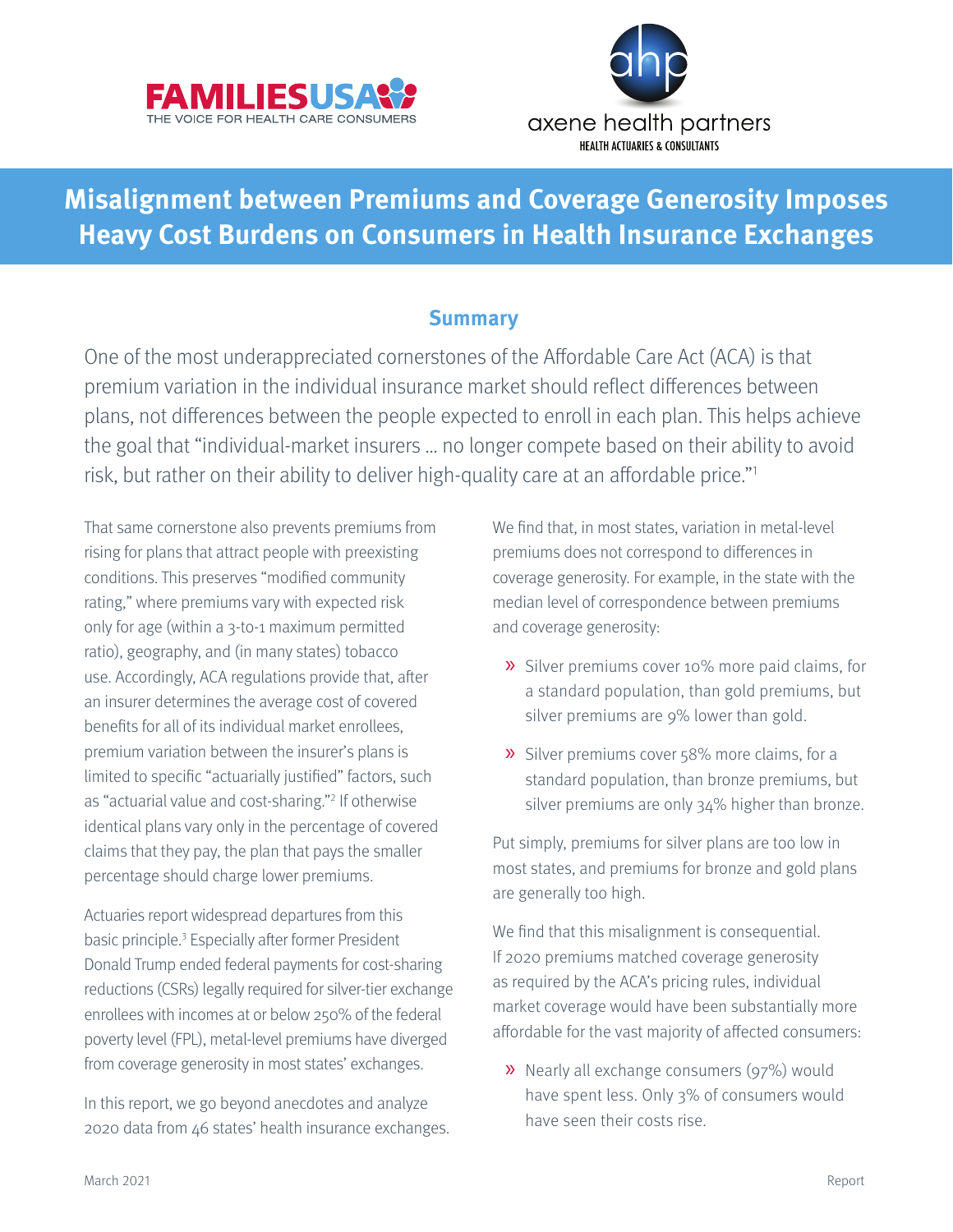- <span id="page-1-0"></span>» Exchange consumers as a whole would have netted \$5.9 billion in savings during 2020.
- » People earning between two and four times FPL would have gained the most under properly aligned premiums. They would have saved \$938 a year on average.
- » Among uninsured adults eligible for advance premium tax credits (APTCs), the proportion with access to plans costing no more than their credits would have risen from 30% to 51%. If many enrolled who gained access to essentially free insurance, fewer people would have lacked coverage, individual market risk pools would have been healthier, and premiums would have fallen for those who buy insurance without APTCs.

The key cause of current metal-level misalignment is that insurers maximize both overall market share and enrollment of especially profitable consumers by aggressively underpricing silver-tier coverage and making up the difference by raising premiums at other metal levels. Low-income silver-tier consumers are the largest group of individual market customers, and they are extremely price-sensitive. The lowest-cost silver plan is thus likely to garner large membership.

Moreover, silver-tier enrollees are especially profitable because federal risk adjustment formulas overcompensate plans for silver members. These formulas retain key elements that were originally based on claims incurred by people enrolled in generous large-group plans. In reality, silver-tier enrollees in CSR plans under the ACA have low incomes and tend to use fewer services on average than beneficiaries of generous job-based plans.

To fix metal-level misalignment and substantially lower consumer costs, state regulators should require insurers, across the ACA-conforming individual market, to follow the ACA's pricing guidelines. At the same time, federal regulators should update risk adjustment to match the actual characteristics of people enrolled in silver-tier exchange plans, thereby reducing insurers' financial incentives to skirt the letter of the law. Such steps would go a long way toward addressing what is often identified as the most fundamental problem facing the individual market: the unaffordability of coverage and care.<sup>[4](#page-17-0)</sup>

### **Background**

History and algebra help explain the current divergence between metal-level premiums and coverage generosity. When exchanges began, silver premiums financed only baseline silver coverage with 70% actuarial value (AV) because separate federal payments covered CSR costs. Starting in 2018, the first year after federal CSR payments ended, most state regulators required or allowed insurers to cover CSR costs through silver exchange premiums. This followed the actuarial principle that "insurance premiums [must] accurately reflect the coverage that they insure.["5](#page-17-0) By increasing silver premiums, such "CSR loading" or "silver loading" increased APTCs, which are calculated based on the "benchmark" premium charged by the second-cheapest silver plan.

Silver exchange premiums now finance paid claims for enrollees at multiple AV levels. Nationally, more than 70% of silver exchange members are in 87% or 94% AV plans,<sup>[6](#page-17-0)</sup> suggesting that overall coverage generosity is greater in silver plans than in 80% AV gold plans. But by how much? And how does that compare to premium differences between these metal tiers?

Quantifying coverage generosity involves both the percentage of covered claims a plan pays and the increased utilization that results from lower cost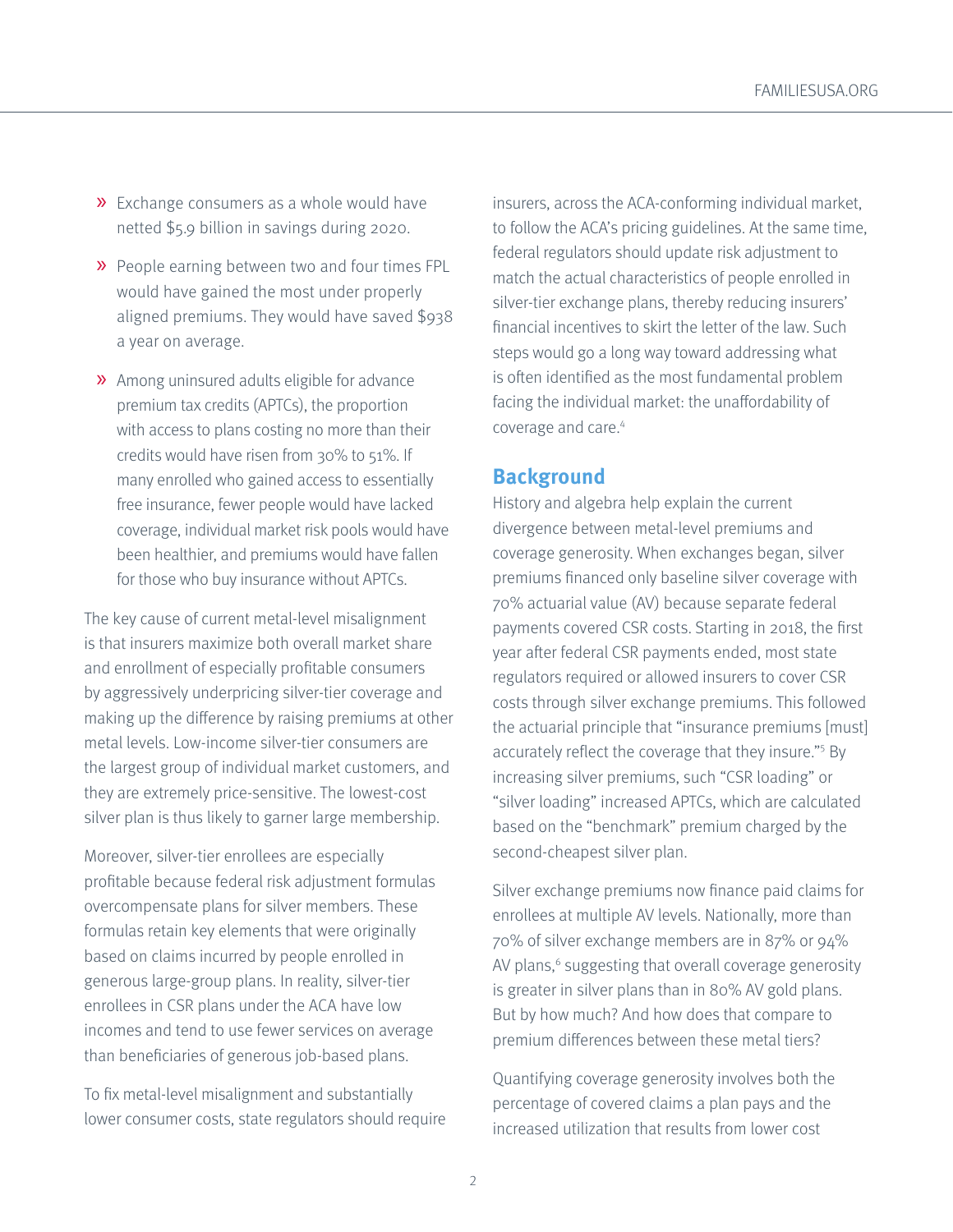<span id="page-2-0"></span>sharing. To estimate such induced demand, the ACA forbids taking into account the characteristics of each plan's expected enrollees. Instead, utilization must be projected for a standard population that has the "average demographics of the single risk pool" made up of all the carrier's individual market members.[7](#page-17-0) The U.S. Department of Health and Human Services' Center for Consumer Information and Insurance Oversight (CCIIO) developed one such estimate of the relationship between AV and utilization in a representative population.<sup>8</sup> Applying that estimate to the national distribution of silver exchange members among CSR-variant plans<sup>9</sup> yields the conclusion that overall coverage generosity in silver is 60% higher than in bronze and 12% higher than in gold.<sup>10</sup> By contrast, national average lowest-cost silver premiums are just 6% (rather than 60%) above lowest-cost bronze premiums and 12% below (rather than 12% above) lowest-cost gold premiums.<sup>11</sup>

In this report, we go beyond these national numbers to examine state-specific data. We find widespread misalignment between premiums and coverage generosity, which substantially raises costs for consumers — especially for consumers with incomes above 200% of FPL. Our analysis was based on APTC levels in 2020 and so does not incorporate the effects of the American Rescue Plan, recently signed into law.

### **Study Data and Methods**

#### **Data sources**

For the income and age of exchange enrollees by state and metal level, we use CCIIO's 2020 Marketplace Open Enrollment Public Use Files.[12](#page-17-0) For the characteristics of uninsured adults, we analyze American Community Survey data for 2018, accessed via IPUMS USA, University of Minnesota, [www.ipums.](http://www.ipums.org) [org](http://www.ipums.org).<sup>13</sup> For 2020 bronze-, silver-, and gold-tier lowestcost premiums and for benchmark premiums, we

use the Kaiser Family Foundation's state averages for 40-year-old nonsmokers. We exclude (1) Idaho and Nevada because of incomplete federal enrollment data and (2) the District of Columbia, Minnesota, and New York because their exchanges do not include people with incomes below 200% of FPL, who qualify for the most significant CSRs[.14](#page-17-0)

#### **Measures**

We develop state measures in three categories. First, we estimate "premium misalignment," which we define as the difference between the ratio of average metal-level premiums and the ratio of average metallevel coverage generosity. We quantify the latter based on paid claims that would result from utilization by a standard population.<sup>15</sup> Second, we calculate "realigned premiums" in each state that would fit each metal level's relative coverage generosity while generating the same total premium revenue for the current distribution of exchange membership.[16](#page-18-0) Third, we assess the impact of such realigned premiums on consumers by examining three factors:

- $\lambda$  Changes to "net premiums" that is, the premiums consumers pay. For APTC beneficiaries, net premiums equal the difference between gross premiums and APTCs.
- » Changes to average out-of-pocket costs for consumers moving from silver coverage with 70% or 73% AV to gold coverage with 80% AV.
- » Changes to the number of uninsured adults with access to "zero-net-premium" bronze plans — that is, plans with premiums that do not exceed APTCs.

#### **Analysis**

In each state, we quantify coverage generosity for silver plans, based on members' distribution by FPL (hence CSR eligibility) and CCIIO's above-noted estimated relationship between AV and utilization.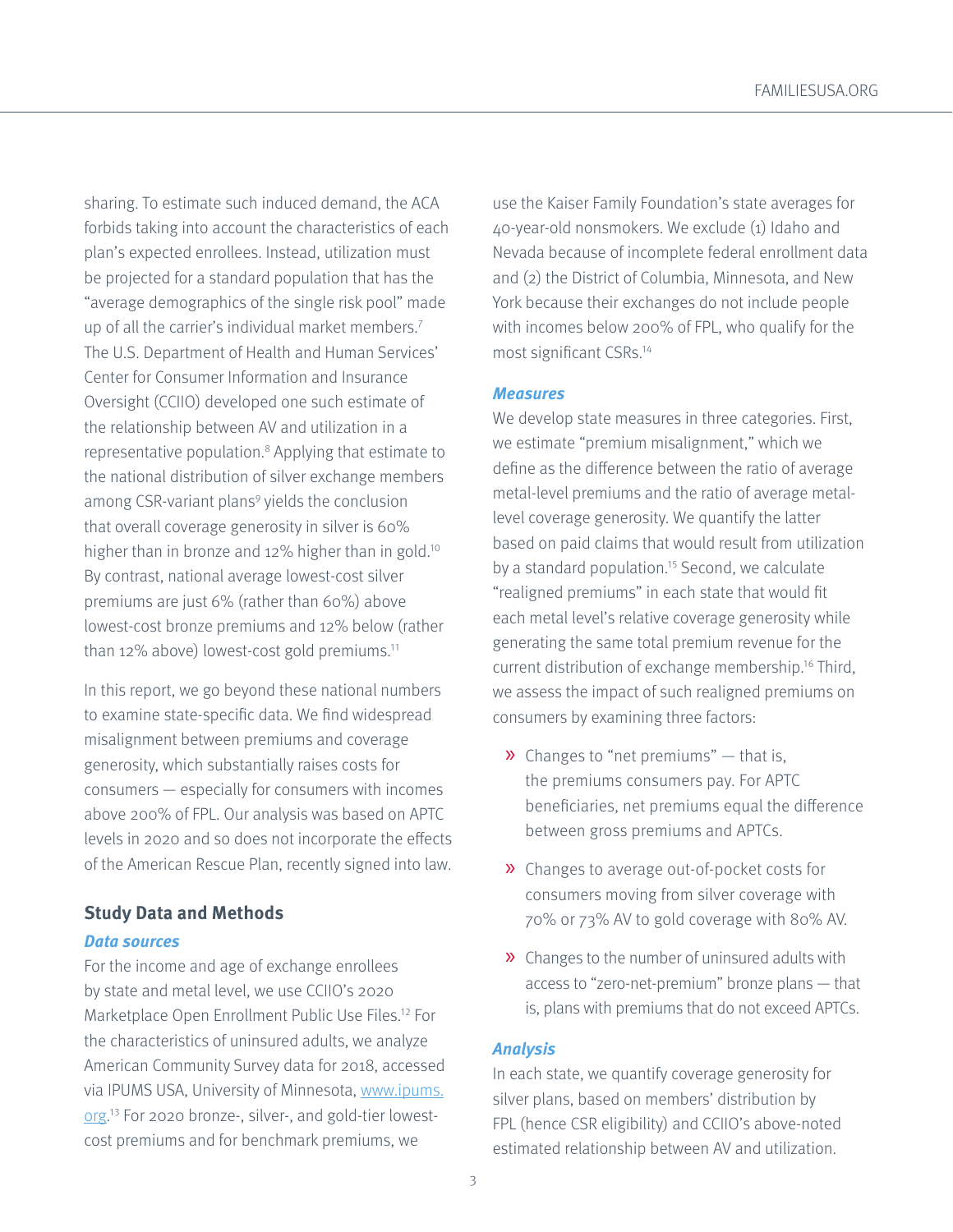<span id="page-3-0"></span>These factors let us calculate average paid claims for each state's silver exchange enrollees, assuming a standard population, compared with members in bronze and gold exchange plans, assumed to have 60% and 80% AV, respectively.

We calculate realigned, lowest-cost premiums that meet two criteria: (1) The ratio between bronze, silver, and gold premiums is the same as the ratio of coverage generosity between metal tiers, and (2) the same total premium revenue for these three metal levels results from current and from realigned premiums. Premiums as a whole are thus unchanged, but their distribution among metal levels reflects relative differences in coverage generosity. We determine realigned benchmark premiums by applying the current percentage difference between lowest-cost and second-lowest-cost silver premiums shown in Kaiser Family Foundation averages.

With both actual and realigned premiums, we calculate net premiums for 40-year-old nonsmokers, assuming enrollment at current metal tiers except when switching from silver to gold would lower consumers' overall costs, including average out-of-pocket costs[.17](#page-18-0) We adjust cost estimates based on the average age of enrollees in each metal tier and state, modifying the federal age rating curve in states with less than the federally permitted 3-to-1 maximum ratio[.18](#page-18-0)

We then determine, for adults at each age from 19 through 64, whether zero-net-premium bronze plans are available, with current and realigned premiums, within income bands that do not exceed 50 percentage points of FPL. The lowest income band begins at 139% of FPL in states that expanded Medicaid by January 2020 and 100% of FPL elsewhere. We exclude a fixed percentage of noncitizens from estimated APTC eligibility based on past results using imputations developed by the Urban Institute, the Pew Research

Center, the U.S. Department of Homeland Security, and the Center for Migration Studies[.19](#page-18-0) We do not estimate access to unaccepted job-based coverage offers that would preclude APTC eligibility. We analyze the cost to uninsured adults of single-adult bronze coverage, assuming APTCs for one-person households at each age and the top of each income band. We do not estimate access to zero-net-premium plans in Massachusetts and Vermont because these states limit age rating, which greatly affects access to zero-net-premium coverage.

#### **Limitations and scope**

This analysis is approximate. We rely on state averages rather than county-specific data, and we make many simplifying assumptions, starting with our assumption that bronze and gold plans hit their AV targets of 60% and 80%, without de minimus variation allowed by the ACA.[20](#page-18-0) We do not analyze either platinum or catastrophic coverage, because of limited data availability and these plans' limited membership in most states. Given these limitations, our results are not precise predictions. Rather, they indicate the likely direction and approximate magnitude of consumer cost effects that could result from realigning metallevel premiums to fit coverage generosity. Future work will undertake more granular analysis.

#### **Results**

#### **Current Premium Misalignment**

Exhibit 1 shows each state's relationship between coverage generosity and average premiums. The analysis shows how premiums depart from what one would expect if carriers followed the ACA and varied premiums to reflect paid claims estimated based on a standard population. Using that criterion, 41 out of 46 states have silver premiums more than 10% too low relative to either bronze or gold, including 35 where misalignment exceeds 10% relative to both. Only one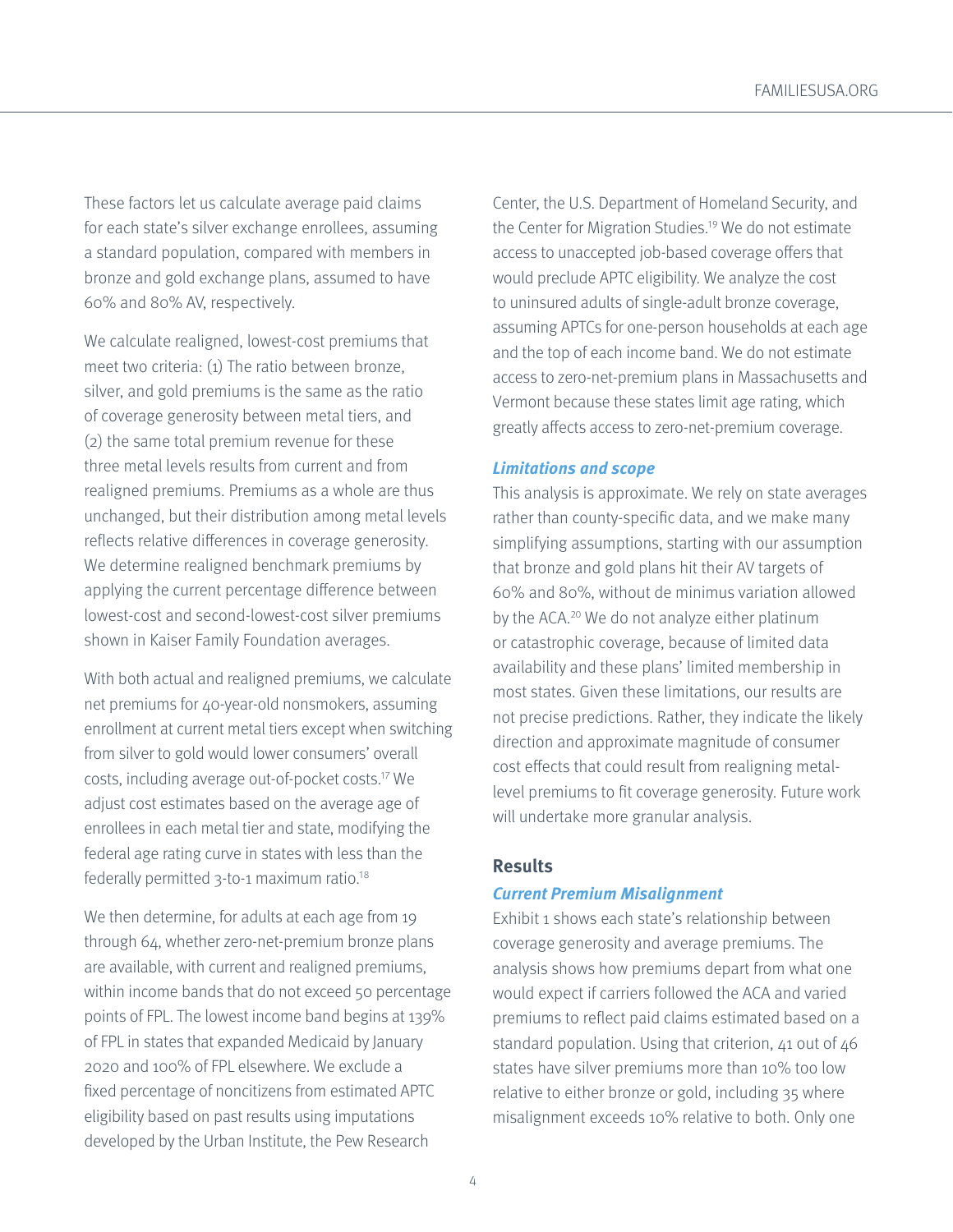<span id="page-4-0"></span>state has silver premiums that exceed expected levels by more than 10%. In the state with median levels of misalignment, silver premiums are 15% too low, relative to bronze, and 18% too low, relative to gold.

#### **Impact of Realigned Premiums**

**Premiums.** If metal-tier premiums were realigned to fit coverage generosity, bronze and gold premiums would fall, and silver premiums would rise in 39 out of  $46$  states (Exhibit 2).<sup>21</sup> In the median state, bronze and gold premiums would drop by 9% and 11%, respectively. Median silver premiums would rise 7%, increasing APTC values.

**People currently in exchange plans.** Both overall and with most specific populations, premium realignment would help many more than it would harm, and average savings would far exceed average cost increases.

**Overall effects.** An estimated 97% of people covered through exchanges would experience savings (Exhibit 3). Costs would fall for 10.9 million consumers. Their annual savings would average \$553, totaling \$6.0 billion. Costs would rise for fewer than 300,000 consumers, with increases averaging \$250 a year and totaling \$70 million. Net savings for consumers would thus total \$5.9 billion.

**Specific populations.** In this section, we organize our discussion based on complexity. The simplest situation involves consumers who buy bronze and gold plans without APTCs:

» In 44 states where bronze premiums would fall, 750,000 bronze non-APTC enrollees would save an average of \$557 a year, totaling \$418 million. In two states where bronze premiums rise, 40,000 people who buy bronze coverage without APTCs would pay \$255 more on average, totaling \$10 million.

» In 42 states where gold premiums would fall, 635,000 people buying gold plans would save an average of \$935 a year, totaling \$594 million. In four states where gold premiums would rise, 56,000 people would pay more, with increases averaging \$271 a year and totaling \$15 million.

The second-simplest situation involves APTC beneficiaries buying bronze or gold plans. Their net premiums equal income-based payments required to purchase benchmark coverage plus or minus the difference between premiums for the benchmark plan and the beneficiary's chosen plan. In states where realignment of metal premiums increases silver (hence benchmark) premiums while lowering gold and bronze premiums, consumers benefit from both increased APTCs and reduced bronze and gold premiums. Accordingly:

- » In 44 states, 2.7 million people who use ATPCs to buy bronze plans would save an average of \$1,083 in annual net premiums, totaling \$2.9 billion. In two states, 34,000 APTC beneficiaries would pay an average of \$619 more for bronze, totaling \$21 million.
- » In 42 states, 568,000 APTC beneficiaries would pay \$1,374 less for gold plans on average, saving a total of \$780 million. In four states, 78,000 APTC gold beneficiaries would see average costs rise by \$285, totaling \$22 million.

The most complex situation involves enrollees in silver plans. Most would save, but the path to savings varies:

» APTC beneficiaries with incomes below 200% of FPL could save a small amount on net premiums charged for the lowest-cost silver plan if realignment increases the difference between lowest-cost and benchmark premiums.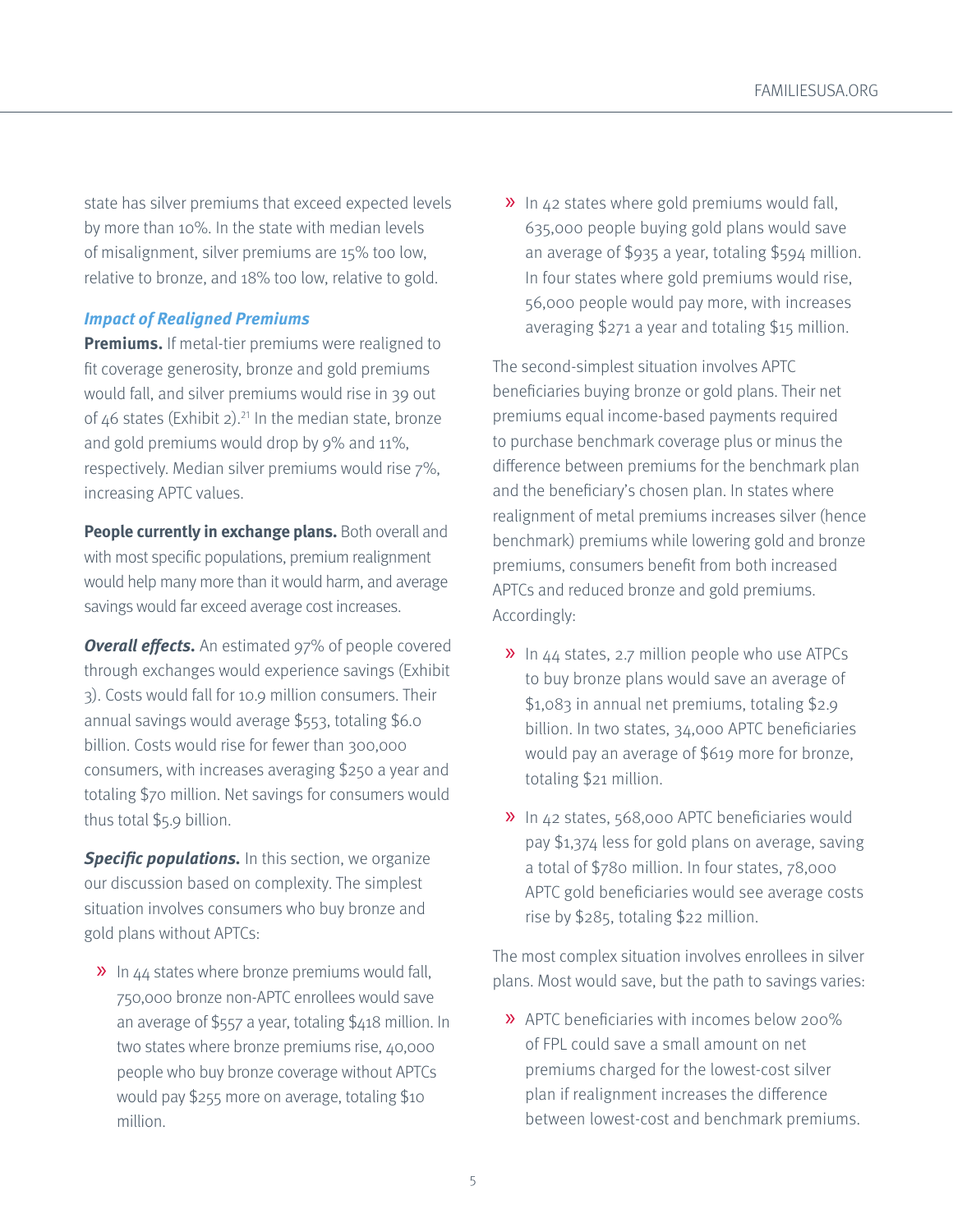Accordingly, in 43 states, 4.6 million such beneficiaries could save an average of \$21 a year, totaling \$97 million. In two states, 72,000 people would see net premiums rise by an average of \$16 a year, totaling \$1 million.

- » For APTC silver enrollees with incomes between 200% and 400% of FPL, outcomes differ by state:
	- > In 28 states, 508,000 APTC beneficiaries could lower net premiums by moving to gold plans. They would save an average of \$1,074 on net premiums and out-of-pocket costs combined, for a total of \$546 million.
	- In 18 states, 710,000 people would pay more in net premiums for realigned gold coverage than they now pay for lowest-cost silver plans. However, their average savings in out-ofpocket costs would exceed increased premium payments. Net individual savings would average \$427 a year, totaling \$303 million for all affected members. (Some in this group may end up with increased rather than reduced costs, if they either incur health care costs significantly below average or remain in silver plans even though a gold plan represents a better option under realignment.)
- » For silver enrollees without APTCs (those above 400% of FPL), outcomes similarly vary:
	- > In 28 states, 203,000 people would save on premiums by moving from silver to realigned gold coverage. On average, they would spend \$1,227 less on premiums and out-of-pocket cost sharing combined, for a total savings of \$249 million.
	- > In 18 states, 236,000 people would pay higher premiums for realigned gold than for current

silver, but their average out-of-pocket savings would exceed premium increases. Net annual savings would average \$481 per person, totaling \$114 million. (The same parenthetical caution we raise above regarding silver enrollees between 200% and 400% of FPL applies to this group as well. Some would see their net costs rise, either because they use few services or because they fail to change from their former silver plan to a new gold-level option that saves them money.)

Aggregating effects by income band, ATPC beneficiaries with incomes between 200% and 400% of FPL would experience the greatest gains, saving \$938 per person, on average. (Exhibit 4). They are roughly a third of exchange members (32%), but realize slightly more than half of realignment's total gains (56%). Consumers ineligible for APTCs would save \$702, on average. APTC beneficiaries earning below 200% of FPL would experience the smallest average net savings: \$222 a year.

**Uninsured adults with access to zero-net-premium coverage.** In most states, realignment would simultaneously (1) increase APTC amounts by raising silver premiums and (2) lower bronze premiums. Many more uninsured adults would thus gain access to bronze plans with premiums that do not exceed their APTCs. The number of such adults in the states we analyze would rise from 3.0 million — 30% of uninsured adults who potentially qualify for APTCs, based on income and immigration or citizenship status  $-$  to 5.1 million, or 51% of all such uninsured adults (Exhibit 5).

#### **Discussion**

This assessment, based on state data, suggests that metal-level premium misalignment is widespread and imposes significant costs on consumers. Aligning premiums with coverage generosity could help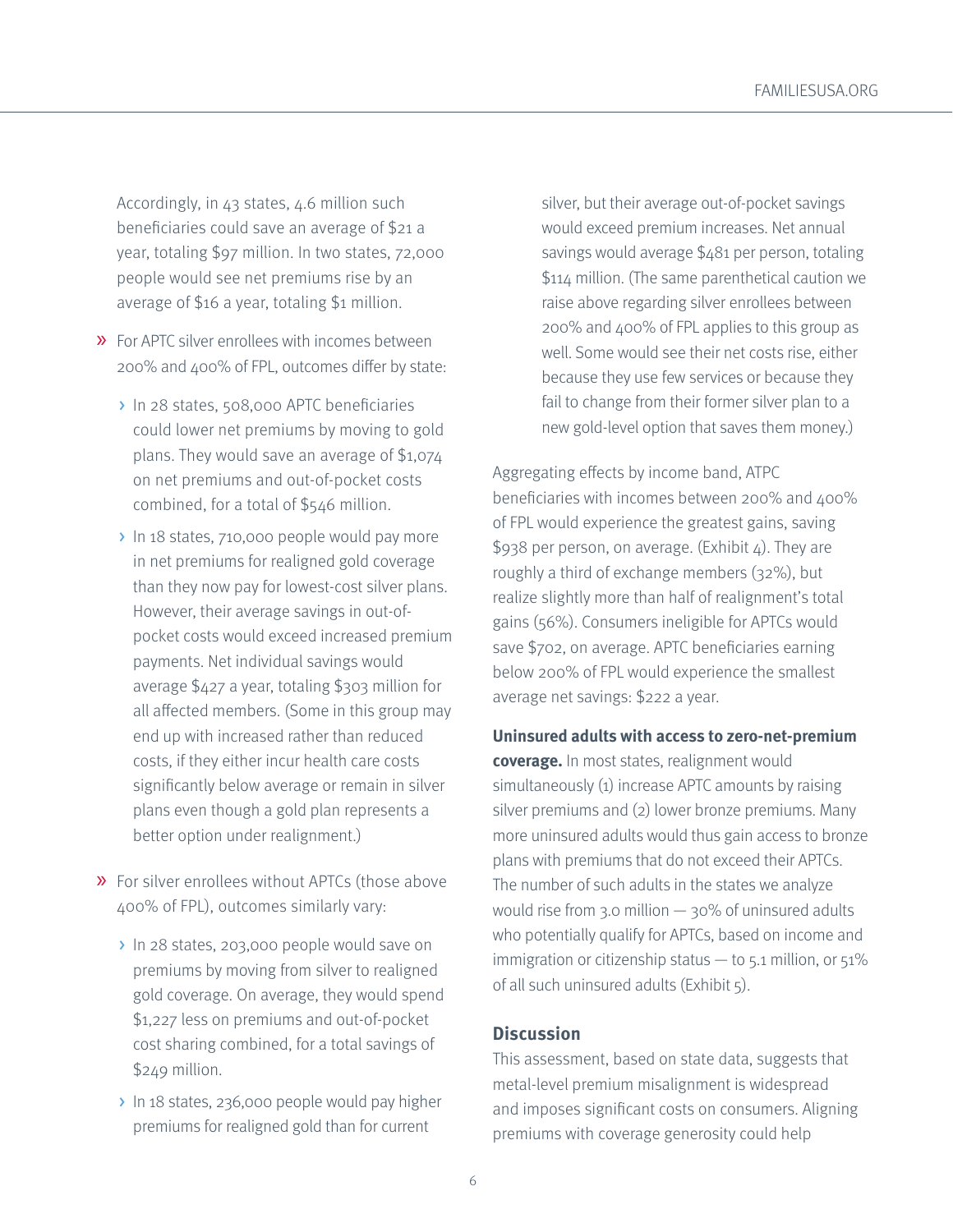<span id="page-6-0"></span>address the serious affordability challenges that many consumers now face in the individual market. Those challenges are the most frequently cited reason uninsured adults give for continuing to lack coverage.<sup>22</sup> In  $42$  out of  $46$  states, more than  $75\%$  of exchange beneficiaries would realize savings with premium realignment, and in all but one state, total savings would exceed total cost increases (Exhibit 6).

To analyze misalignment's causes and remedies, we focus the following discussion on two topics: state insurance regulation and federal risk adjustment.

#### **State Insurance Regulation**

**Insurers' incentives.** Some insurers have incentives to aggressively underprice silver plans, which lowincome consumers must select to obtain high-AV coverage. Comprising the bulk of silver exchange enrollees, consumers with incomes below 200% of FPL typically make enrollment decisions based on small premium differences.[23](#page-18-0) Whichever insurer wins the "pole position" by offering the lowest-cost silver plan is thus likely to garner considerable market share.

**Regulators' limited scrutiny of aggressively underpriced silver premiums.** It is understandable why the underpricing of silver exchange plans has received little attention from regulators traditionally focused on guarding against excessive premiums. With every other form of insurance, lowering premiums saves consumers money, triggering less need for regulatory scrutiny. Only silver exchange premiums have the unexpected and counterintuitive feature that costs for many consumers rise when premiums fall, since only silver exchange premiums determine the amount of financial assistance consumers throughout the affected geographic area receive under the federal tax code.

Moreover, the individual insurance market experienced significant instability several years ago. Some carriers left. Many regulators understandably prioritized retaining and recruiting insurers. Despite greater stability and profitability in today's markets, some regulators may still shy away from measures they fear could potentially discourage insurer participation.

Finally, media accounts and government reporting often mischaracterize silver exchange premiums as the key measure of affordability. A regulator who holds insurers accountable for following the ACA's pricing rules risks public criticism for silver premium increases, even if those steps substantially lower consumers' overall health care costs.

**Correcting misalignment.** State insurance regulators can address metal-level premium misalignment by incorporating three principles into rate review and their instructions to pricing actuaries. The first involves "induced demand," increased utilization that results from lower cost sharing. Some insurers assume greater induced demand in gold plans than in silver, even though overall cost sharing is lower in silver plans than gold. The ACA's anti-discrimination rules forbid precisely this kind of price setting, which effectively bases premiums on the risk profile of members expected to enroll in a particular plan rather than the generosity of coverage. Federal guidelines specify that any "utilization difference" between plans "may reflect the impact higher cost-sharing has on utilization but cannot reflect differences due to health status" (emphasis added).[24](#page-18-0) Insurance regulators can address this problem by requiring insurers to make induceddemand assumptions that project higher utilization when plans have lower overall cost sharing.

Second, regulators can reject efforts to vary metallevel premiums based on past utilization in each metal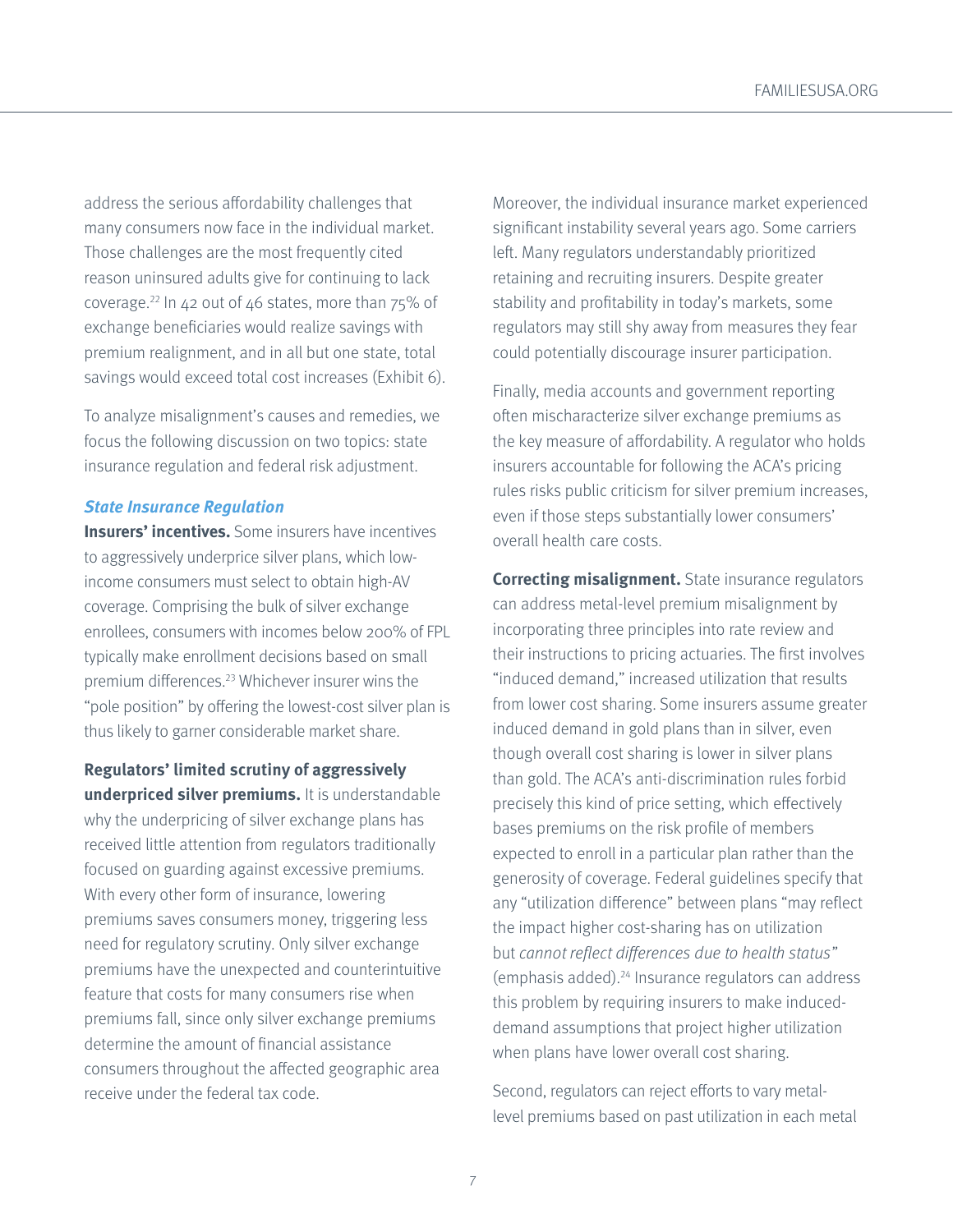<span id="page-7-0"></span>tier. To justify higher premiums in gold than silver, actuaries sometimes characterize proposed premiums as filling the gap between paid claims and risk transfer payments.[25](#page-18-0) This bases premiums on plan-specific claims experience rather than the insurer's total risk pool. The ACA prohibits such risk rating because it undermines market efficiency and potentially raises premiums for plans that attract people with preexisting conditions, as explained earlier.

Third, regulators can instruct insurers to use common assumptions about the distribution of silver members among AV variants. Ideally, carriers should be instructed to assume that all silver members receive high-AV coverage. That resembles current market conditions in most states. It also reflects rational consumer behavior. Rational purchasers would not pay premiums based on AV above 70% for a plan that provides them with only 70% AV coverage. This is especially true in states where some silver plans are sold only off-exchange, neither providing CSRs nor raising premiums to cover CSR costs.

Assuming rational consumer behavior stabilizes markets. If silver exchange premiums reflect the assumption that most silver enrollees receive high-AV coverage, silver prices will exceed gold. Fewer consumers ineligible for high-AV plans will choose silver exchange plans since they can buy more comprehensive gold coverage at a lower cost. Precisely such patterns have emerged in the relatively few states with silver prices consistently higher than gold.[26](#page-18-0) Assumed consumer behavior and the resulting actual consumer behavior will thus be consistent, mutually reinforcing, and stable.

By contrast, insurers in competitive markets now face an inherently unstable pricing paradox. An insurer that assumes significant enrollment in high-AV silver must increase silver premiums, which inhibits enrollment

by the low-income people who qualify for high-AV coverage. An insurer that instead assumes limited high-AV enrollment will lower its silver premiums, increasing high-AV enrollment. In other words, assuming significant enrollment into high-AV plans reduces such enrollment, and assuming limited enrollment increases it. Regulators can remedy this inherently unstable dynamic by directing insurers to use consistent, marketwide enrollment assumptions that both assume and encourage rational consumer behavior.

Without focused regulatory enforcement that incorporates these three principles, insurers that break the ACA's pricing rules can profit by amassing market share, while law-abiding insurers lose enrollment and may become less profitable. If instead a regulator requires all of a state's insurers to follow common guidelines, the industry can benefit, along with consumers. More affordable coverage means more customers. Moreover, increased enrollment in gold promotes retention since consumers are likely to see lower-deductible plans as offering greater value.

#### **Risk Adjustment**

Federal risk adjustment does not take into account low-income consumers' concentrated enrollment in silver plans. That gap may contribute to misalignment of metal-level premiums.

People who earn less use fewer services, all else being equal[.27](#page-18-0) Low-income consumers are particularly likely to enroll in silver exchange plans as their only affordable source of high-AV coverage. Nevertheless, neither risk adjustment nor ACA-permitted premium variation addresses the foreseeable impact of income in reducing utilization of high-AV silver coverage.

CCIIO's original risk adjustment model primarily reflected claims data from large-group plans. This implicitly assumed that consumers respond to low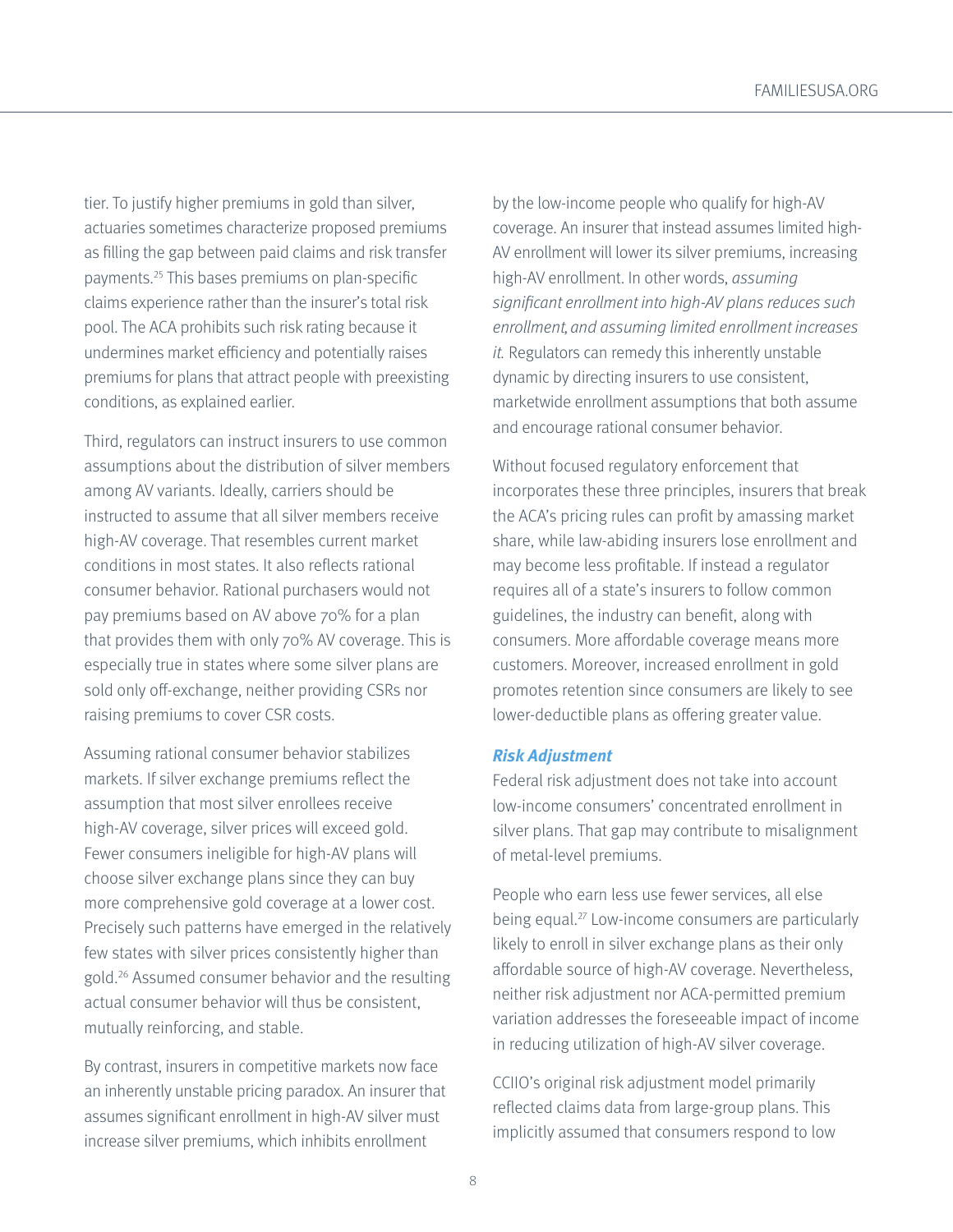<span id="page-8-0"></span>cost sharing by increasing utilization in similar ways, whether they are low-income people in high-AV silver exchange plans or relatively affluent corporate employees with generous group plans.

When the ACA's full coverage provisions became effective in 2014, a separate federal payment stream covered silver-level claims attributable to AV above 70%. Those costs therefore were excluded from risk adjustment, which seeks to fill the gap between premiums allowed by ACA rules and expected paid claims covered by those premiums. However, risk adjustment compensated for induced utilization affecting the baseline 70% silver AV, assuming such baseline coverage would pay 12% more claims for consumers in 87% or 94% AV plans.[28](#page-18-0) Under today's very different conditions, it seems unlikely that this vestigial "induced utilization factor" fits utilization trends for the distinctively low-income population enrolled in high-AV silver.

ACA risk adjustment is generally cost-neutral within each state.<sup>29</sup> As a result, if silver plans are overcompensated because risk adjustment ignores income's impact on utilization, bronze and gold plans are underpaid by corresponding amounts. That combination increases profitability of silver enrollees and cuts profitably of members at other metal tiers. Rather than make money by offering better products at lower prices, insurers have incentives to compete by securing profitable membership, manipulating premiums to encourage silver enrollment.

In competitive markets, insurers face pressure to base premiums on claims costs for actual members plus

or minus risk adjustment. If risk adjustment overpays silver and overcharges other plans, these competitive pressures would encourage offsetting premium decreases in silver and increases at other metal levels.

CCIIO has made important changes to its original risk adjustment model. For example, the agency now uses data from individual and small-group markets under the ACA to calculate risk adjustment factors for each metal level. CCIIO should build on that approach by calculating a specific set of risk adjustment factors that fit paid claims for enrollees in 87% and 94% AV individual market plans. Such enrollees far outnumber people in platinum, gold, and catastrophic plans, each of which already has separately calculated risk adjustment factors. Risk adjustment based on the actual utilization patterns of high-AV silver members would almost certainly fit current conditions more closely than an induced utilization factor left over from a very different past.

### **Conclusion**

To promote high-functioning insurance markets and limit discrimination against people with conditions that foreseeably result in high health care costs, the ACA forbids plan premiums from rising or falling based on insurers' expectations about the characteristics of each plan's enrollees. Instead, premium variation between plans is supposed to match the underlying generosity of coverage. In most states, insurers are departing from this principle by underpricing exchange plans at silver levels and overpricing plans in bronze and gold. This has substantially raised consumer costs in the individual market, especially for APTC beneficiaries with incomes above 200% of FPL. Both state and national regulators should take immediate action to fix this significant affordability problem.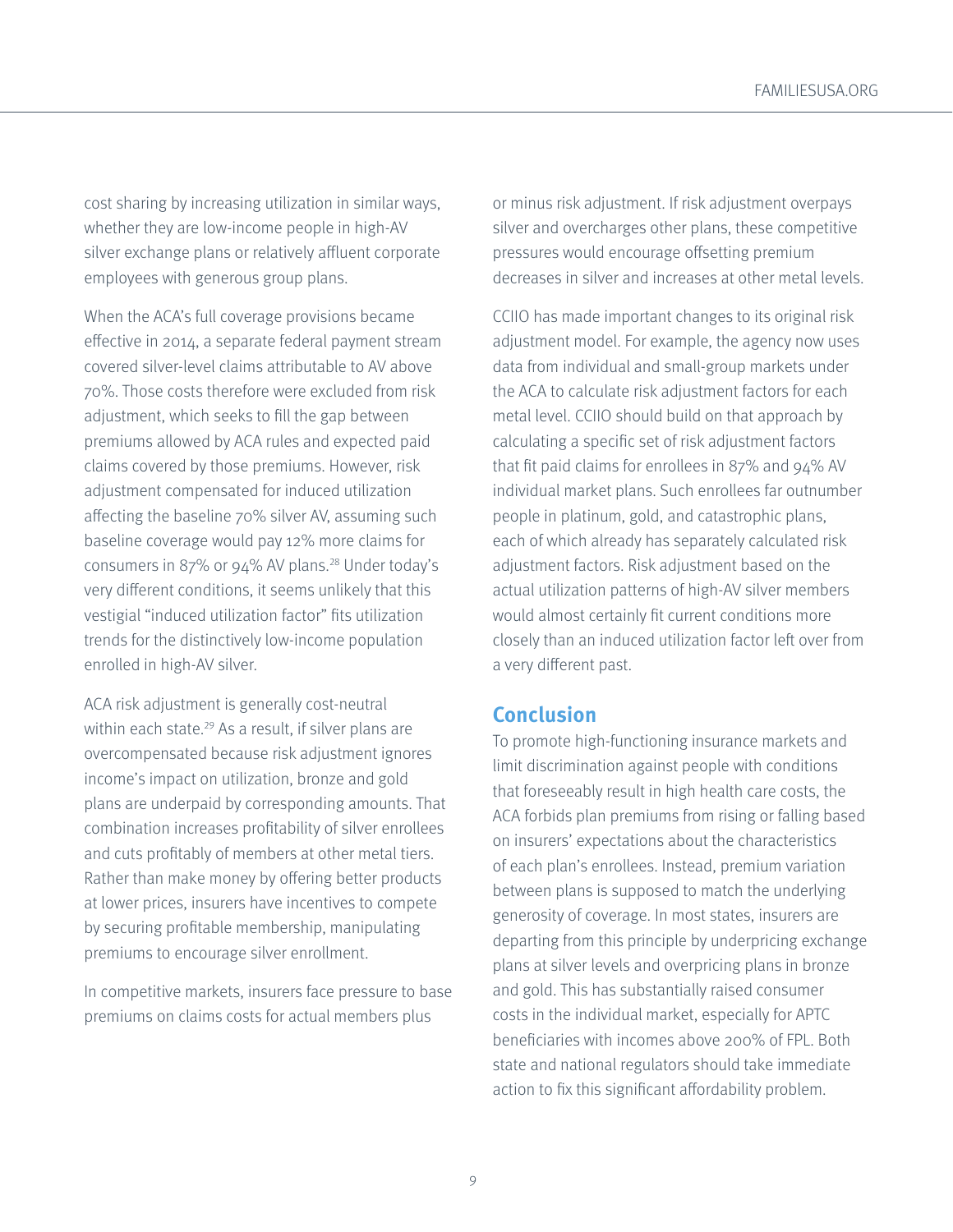|                                       | <b>Estimated paid</b><br>claims for a<br>standard population |                                             | <b>Lowest-cost premiums</b><br>charged to 40-year-old<br>nonsmokers |                                      | <b>Premium misalignment:</b><br>The margin by which silver<br>premiums are too high or too | low relative to other metal levels               |
|---------------------------------------|--------------------------------------------------------------|---------------------------------------------|---------------------------------------------------------------------|--------------------------------------|--------------------------------------------------------------------------------------------|--------------------------------------------------|
|                                       | <b>Ratio of</b><br>silver to<br>bronze                       | <b>Ratio of</b><br><b>silver</b><br>to gold | <b>Ratio of</b><br>silver to<br>bronze                              | <b>Ratio of</b><br>silver to<br>gold | <b>Silver</b><br>premiums<br>relative to<br>bronze                                         | <b>Silver</b><br>premiums<br>relative to<br>gold |
| <b>Alabama</b>                        | 1.63                                                         | 1.13                                        | 1.36                                                                | 0.81                                 | $-17%$                                                                                     | $-28%$                                           |
| <b>Alaska</b>                         | 1.65                                                         | 1.14                                        | 1.56                                                                | 1.10                                 | $-5%$                                                                                      | $-4%$                                            |
| <b>Arizona</b>                        | 1.48                                                         | 1.03                                        | 1.20                                                                | 0.75                                 | $-19%$                                                                                     | $-27%$                                           |
| <b>Arkansas</b>                       | 1.52                                                         | 1.06                                        | 1.12                                                                | 0.78                                 | $-27%$                                                                                     | $-27%$                                           |
| <b>California</b>                     | 1.53                                                         | 1.06                                        | 1.26                                                                | 0.89                                 | $-17%$                                                                                     | $-16%$                                           |
| <b>Colorado</b>                       | 1.45                                                         | 1.01                                        | 1.26                                                                | 0.92                                 | $-13%$                                                                                     | $-9%$                                            |
| <b>Connecticut</b>                    | 1.43                                                         | 1.00                                        | 1.61                                                                | 1.03                                 | 12%                                                                                        | 3%                                               |
| <b>Delaware</b>                       | 1.62                                                         | 1.13                                        | 1.40                                                                | 0.98                                 | $-14%$                                                                                     | $-13%$                                           |
| <b>District of</b><br><b>Columbia</b> | N/A                                                          |                                             |                                                                     |                                      |                                                                                            |                                                  |
| <b>Florida</b>                        | 1.74                                                         | 1.21                                        | 1.34                                                                | 0.91                                 | $-23%$                                                                                     | $-25%$                                           |
| <b>Georgia</b>                        | 1.68                                                         | 1.17                                        | 1.24                                                                | 0.88                                 | $-26%$                                                                                     | $-25%$                                           |
| <b>Hawaii</b>                         | 1.47                                                         | 1.02                                        | 1.27                                                                | 1.01                                 | $-14%$                                                                                     | $-1%$                                            |
| Idaho                                 | N/A                                                          |                                             |                                                                     |                                      |                                                                                            |                                                  |
| <b>Illinois</b>                       | 1.56                                                         | 1.09                                        | 1.20                                                                | 0.87                                 | $-23%$                                                                                     | $-20%$                                           |
| <b>Indiana</b>                        | 1.45                                                         | 1.01                                        | 1.23                                                                | 0.71                                 | $-15%$                                                                                     | $-29%$                                           |
| <b>lowa</b>                           | 1.62                                                         | 1.13                                        | 1.60                                                                | 1.21                                 | $-1%$                                                                                      | 7%                                               |
| <b>Kansas</b>                         | 1.66                                                         | 1.15                                        | 1.33                                                                | 1.00                                 | $-20%$                                                                                     | $-14%$                                           |
| <b>Kentucky</b>                       | 1.51                                                         | 1.05                                        | 1.35                                                                | 0.78                                 | $-10%$                                                                                     | $-26%$                                           |
| <b>Louisiana</b>                      | 1.57                                                         | 1.09                                        | 1.24                                                                | 0.82                                 | $-21%$                                                                                     | $-25%$                                           |
| <b>Maine</b>                          | 1.55                                                         | 1.07                                        | 1.32                                                                | 0.83                                 | $-15%$                                                                                     | $-23%$                                           |
| <b>Maryland</b>                       | 1.47                                                         | 1.02                                        | 1.46                                                                | 1.04                                 | $-1\%$                                                                                     | 2%                                               |
| <b>Massachusetts</b>                  | 1.42                                                         | 0.99                                        | 1.25                                                                | 0.84                                 | $-12%$                                                                                     | $-15%$                                           |

# Exhibit 1. Misalignment between Exchange Plan Premiums and Coverage Generosity, by State and Metal Tier: 2020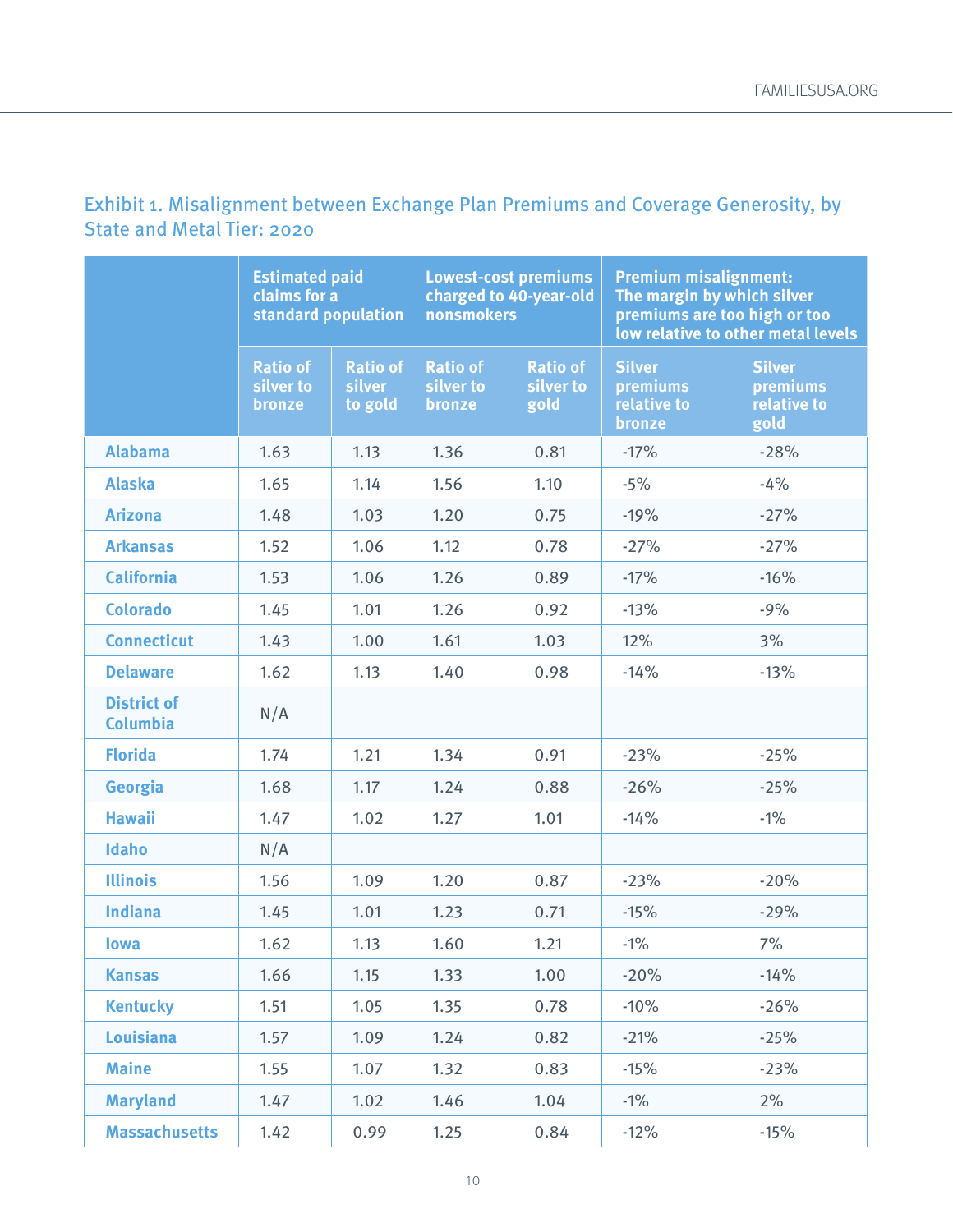|                       | <b>Estimated paid</b><br>claims for a<br>standard population |                                             | <b>Lowest-cost premiums</b><br>charged to 40-year-old<br>nonsmokers |                                      | <b>Premium misalignment:</b><br>The margin by which silver<br>premiums are too high or too | low relative to other metal levels               |
|-----------------------|--------------------------------------------------------------|---------------------------------------------|---------------------------------------------------------------------|--------------------------------------|--------------------------------------------------------------------------------------------|--------------------------------------------------|
|                       | <b>Ratio of</b><br>silver to<br>bronze                       | <b>Ratio of</b><br><b>silver</b><br>to gold | <b>Ratio of</b><br>silver to<br>bronze                              | <b>Ratio of</b><br>silver to<br>gold | <b>Silver</b><br>premiums<br>relative to<br>bronze                                         | <b>Silver</b><br>premiums<br>relative to<br>gold |
| <b>Michigan</b>       | 1.56                                                         | 1.08                                        | 1.39                                                                | 0.91                                 | $-11%$                                                                                     | $-16%$                                           |
| <b>Minnesota</b>      | N/A                                                          |                                             |                                                                     |                                      |                                                                                            |                                                  |
| <b>Mississippi</b>    | 1.68                                                         | 1.17                                        | 1.06                                                                | 0.78                                 | $-37%$                                                                                     | $-33%$                                           |
| <b>Missouri</b>       | 1.59                                                         | 1.11                                        | 1.23                                                                | 0.79                                 | $-23%$                                                                                     | $-29%$                                           |
| <b>Montana</b>        | 1.60                                                         | 1.11                                        | 1.39                                                                | 0.91                                 | $-13%$                                                                                     | $-19%$                                           |
| <b>Nebraska</b>       | 1.69                                                         | 1.18                                        | 1.43                                                                | 1.09                                 | $-16%$                                                                                     | $-7%$                                            |
| <b>Nevada</b>         | N/A                                                          |                                             |                                                                     |                                      |                                                                                            |                                                  |
| <b>New Hampshire</b>  | 1.49                                                         | 1.03                                        | 1.29                                                                | 0.86                                 | $-13%$                                                                                     | $-17%$                                           |
| <b>New Jersey</b>     | 1.44                                                         | 1.00                                        | 1.22                                                                | 0.58                                 | $-16%$                                                                                     | $-42%$                                           |
| <b>New Mexico</b>     | 1.61                                                         | 1.12                                        | 1.27                                                                | 0.95                                 | $-21%$                                                                                     | $-15%$                                           |
| <b>New York</b>       | N/A                                                          |                                             |                                                                     |                                      |                                                                                            |                                                  |
| <b>North Carolina</b> | 1.69                                                         | 1.17                                        | 1.42                                                                | 0.94                                 | $-16%$                                                                                     | $-20%$                                           |
| <b>North Dakota</b>   | 1.56                                                         | 1.09                                        | 1.36                                                                | 0.91                                 | $-13%$                                                                                     | $-16%$                                           |
| <b>Ohio</b>           | 1.51                                                         | 1.05                                        | 1.32                                                                | 0.83                                 | $-12%$                                                                                     | $-21%$                                           |
| <b>Oklahoma</b>       | 1.66                                                         | 1.15                                        | 1.44                                                                | 1.01                                 | $-13%$                                                                                     | $-12%$                                           |
| <b>Oregon</b>         | 1.49                                                         | 1.03                                        | 1.36                                                                | 0.91                                 | $-8%$                                                                                      | $-11%$                                           |
| <b>Pennsylvania</b>   | 1.55                                                         | 1.07                                        | 1.34                                                                | 0.92                                 | $-13%$                                                                                     | $-14%$                                           |
| <b>Rhode Island</b>   | 1.66                                                         | 1.15                                        | 1.43                                                                | 0.97                                 | $-14%$                                                                                     | $-16%$                                           |
| <b>South Carolina</b> | 1.67                                                         | 1.16                                        | 1.41                                                                | 0.94                                 | $-15%$                                                                                     | $-19%$                                           |
| <b>South Dakota</b>   | 1.60                                                         | 1.11                                        | 1.34                                                                | 0.89                                 | $-16%$                                                                                     | $-19%$                                           |
| <b>Tennessee</b>      | 1.63                                                         | 1.13                                        | 1.38                                                                | 0.79                                 | $-15%$                                                                                     | $-31%$                                           |
| <b>Texas</b>          | 1.68                                                         | 1.16                                        | 1.42                                                                | 0.89                                 | $-15%$                                                                                     | $-24%$                                           |
| <b>Utah</b>           | 1.66                                                         | 1.16                                        | 1.66                                                                | 0.79                                 | $0\%$                                                                                      | $-32%$                                           |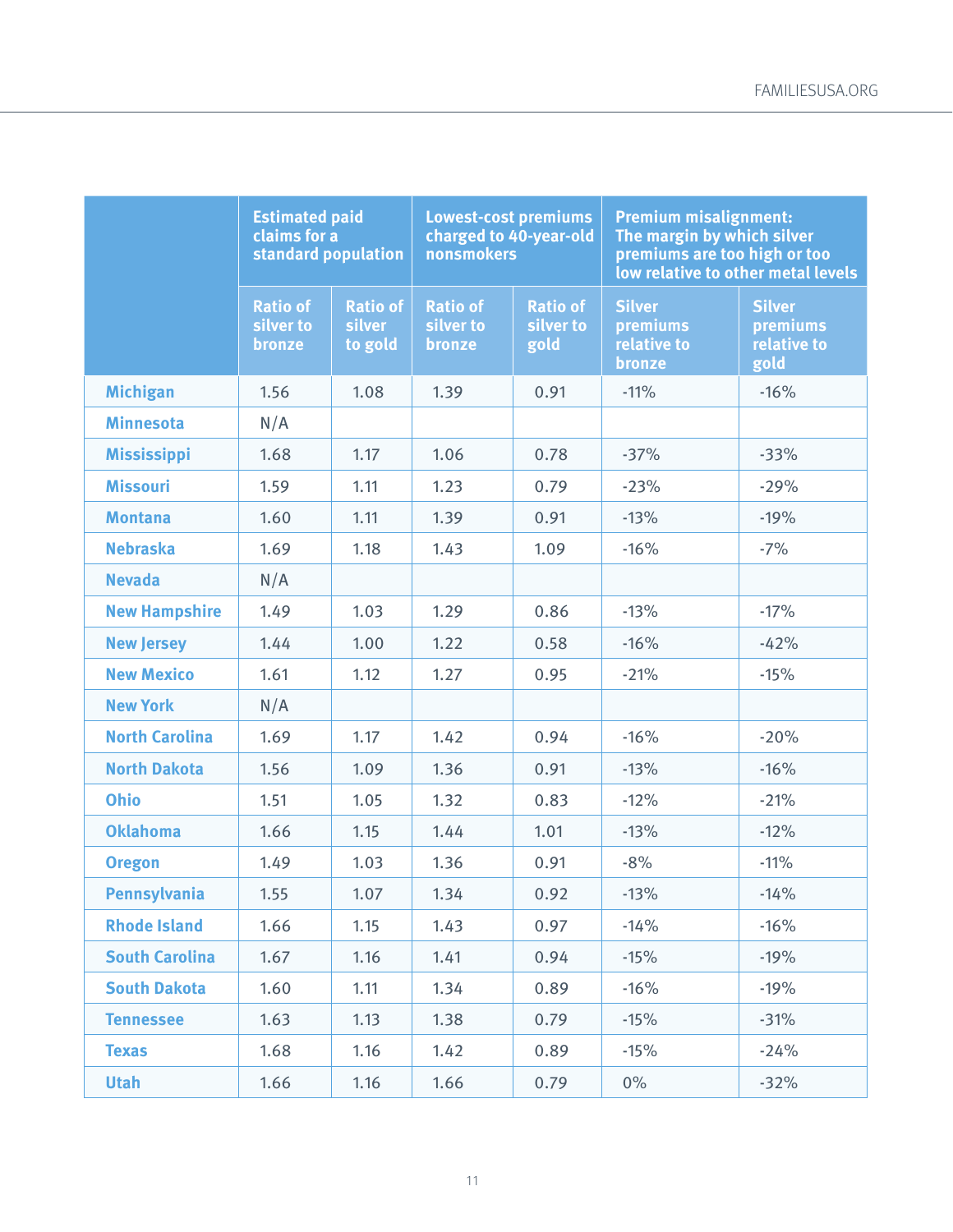|                      | <b>Estimated paid</b><br>claims for a<br>standard population |                                      | <b>Lowest-cost premiums</b><br>charged to 40-year-old<br>nonsmokers |                                      | <b>Premium misalignment:</b><br>The margin by which silver<br>premiums are too high or too | low relative to other metal levels               |
|----------------------|--------------------------------------------------------------|--------------------------------------|---------------------------------------------------------------------|--------------------------------------|--------------------------------------------------------------------------------------------|--------------------------------------------------|
|                      | <b>Ratio of</b><br>silver to<br>bronze                       | <b>Ratio of</b><br>silver<br>to gold | <b>Ratio of</b><br>silver to<br>bronze                              | <b>Ratio of</b><br>silver to<br>gold | <b>Silver</b><br>premiums<br>relative to<br>bronze                                         | <b>Silver</b><br>premiums<br>relative to<br>gold |
| <b>Vermont</b>       | 1.50                                                         | 1.04                                 | 1.36                                                                | 0.99                                 | $-9%$                                                                                      | $-5%$                                            |
| <b>Virginia</b>      | 1.61                                                         | 1.12                                 | 1.33                                                                | 0.99                                 | $-17%$                                                                                     | $-11%$                                           |
| <b>Washington</b>    | 1.47                                                         | 1.02                                 | 1.27                                                                | 0.89                                 | $-14%$                                                                                     | $-13%$                                           |
| <b>West Virginia</b> | 1.51                                                         | 1.05                                 | 1.12                                                                | 0.77                                 | $-26%$                                                                                     | $-27%$                                           |
| <b>Wisconsin</b>     | 1.63                                                         | 1.13                                 | 1.36                                                                | 0.97                                 | $-16%$                                                                                     | $-14%$                                           |
| <b>Wyoming</b>       | 1.70                                                         | 1.18                                 | 1.48                                                                | 1.20                                 | $-13%$                                                                                     | $1\%$                                            |
| <b>Median</b>        | 1.58                                                         | 1.10                                 | 1.34                                                                | 0.91                                 | $-15%$                                                                                     | $-18%$                                           |

Sources: Analysis of data from the Center for Consumer Information and Insurance Oversight, 2020, and the Kaiser Family Foundation, 2020.

Notes: Premium misalignment is a measure of how the ratio of premiums charged for plans of different metal-tier levels diverges from the ratio of coverage generosity of those same levels, defined in terms of paid claims estimated based on a standard population. For example, in Alabama, silver premiums are 17% lower, relative to bronze premiums, than what one would expect based on paid-claims at these two metal tiers, estimated based on a standard population.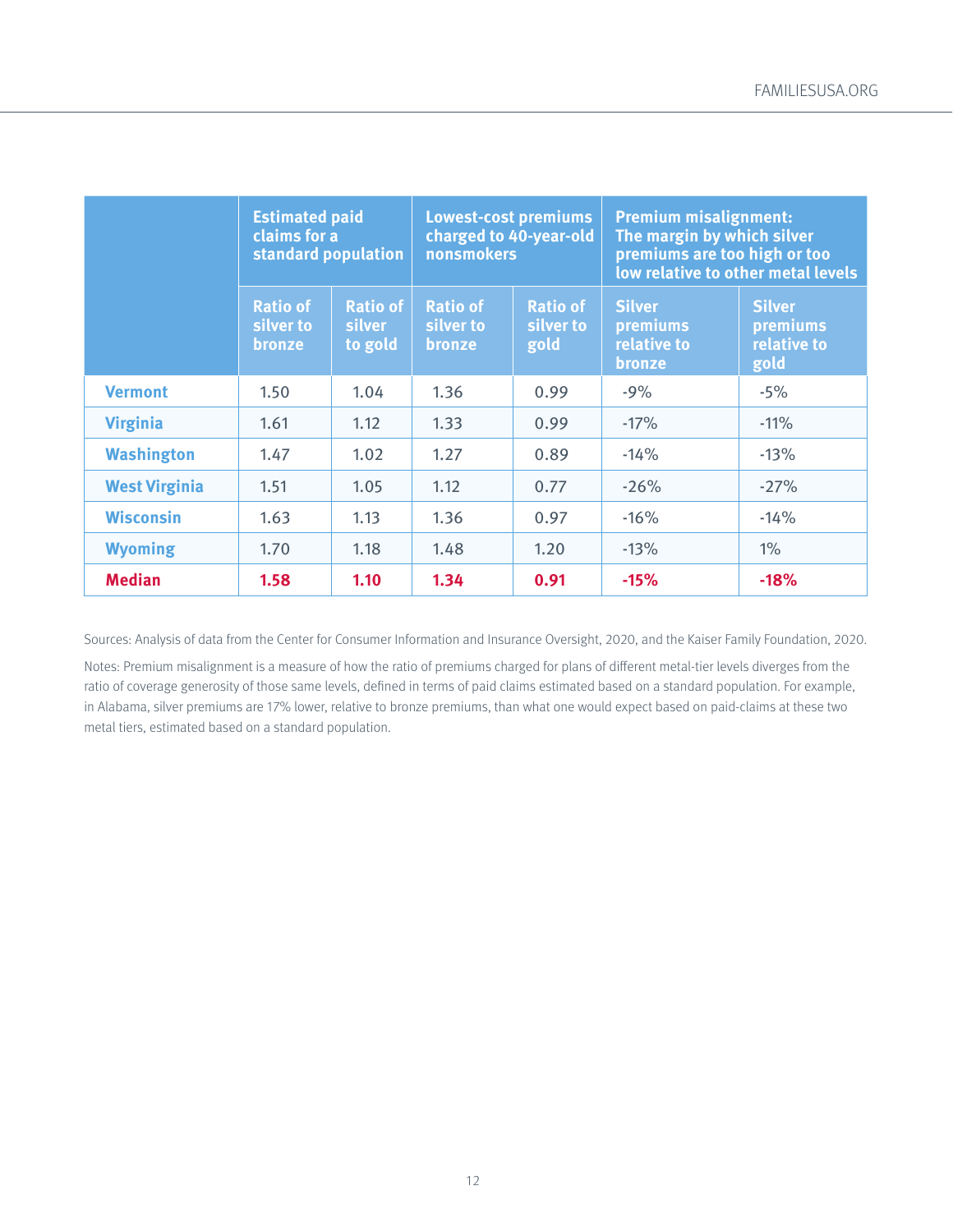|                         | <b>Bronze</b> | <b>Silver</b> | Gold   |
|-------------------------|---------------|---------------|--------|
| Alabama                 | $-14%$        | 3%            | $-26%$ |
| Alaska                  | $-2%$         | 4%            | $0\%$  |
| Arizona                 | $-13%$        | 8%            | $-21%$ |
| <b>Arkansas</b>         | $-21%$        | 8%            | $-21%$ |
| California              | $-12%$        | 7%            | $-10%$ |
| Colorado                | $-7%$         | 7%            | $-2%$  |
| Connecticut             | 7%            | $-4%$         | $-1%$  |
| Delaware                | $-6%$         | 9%            | $-5%$  |
| District of<br>Columbia | N/A           |               |        |
| Florida                 | $-17%$        | 7%            | $-20%$ |
| Georgia                 | $-21%$        | 7%            | $-20%$ |
| Hawaii                  | $-10%$        | 4%            | 3%     |
| Idaho                   | N/A           |               |        |
| Illinois                | $-14%$        | 11%           | $-11%$ |
| Indiana                 | $-10%$        | 6%            | $-25%$ |
| lowa                    | $-4%$         | $-3%$         | 4%     |
| <b>Kansas</b>           | $-12%$        | 9%            | $-6%$  |
| Kentucky                | $-5%$         | 6%            | $-21%$ |
| Louisiana               | $-14%$        | 9%            | $-19%$ |
| Maine                   | $-7%$         | 9%            | $-16%$ |
| Maryland                | $-1%$         | $-1%$         | $1\%$  |
| <b>Massachusetts</b>    | $-11%$        | 2%            | $-14%$ |
| Michigan                | $-6%$         | 6%            | $-11%$ |
| Minnesota               | N/A           |               |        |
| Mississippi             | $-35%$        | 3%            | $-31%$ |
| Missouri                | $-18%$        | 7%            | $-24%$ |

## Exhibit 2. How Realignment Would Change Exchange Plan Premiums, by State and Metal Tier: 2020

|                       | <b>Bronze</b> | <b>Silver</b> | Gold   |
|-----------------------|---------------|---------------|--------|
| Montana               | $-5%$         | 10%           | $-11%$ |
| Nebraska              | $-9%$         | 8%            | $0\%$  |
| Nevada                | N/A           |               |        |
| <b>New Hampshire</b>  | $-8%$         | 6%            | $-12%$ |
| New Jersey            | $-12%$        | 5%            | $-39%$ |
| <b>New Mexico</b>     | $-12%$        | 12%           | $-4%$  |
| <b>New York</b>       | N/A           |               |        |
| <b>North Carolina</b> | $-11%$        | 6%            | $-15%$ |
| <b>North Dakota</b>   | $-5%$         | 9%            | $-9%$  |
| Ohio                  | $-6%$         | 7%            | $-15%$ |
| Oklahoma              | $-8%$         | 6%            | $-7%$  |
| Oregon                | $-4%$         | 5%            | $-7%$  |
| Pennsylvania          | $-8%$         | 6%            | $-9%$  |
| <b>Rhode Island</b>   | $-6%$         | 9%            | $-9%$  |
| South Carolina        | $-9%$         | 8%            | $-13%$ |
| South Dakota          | $-10%$        | 7%            | $-13%$ |
| Tennessee             | $-10%$        | 6%            | $-27%$ |
| <b>Texas</b>          | $-10%$        | 6%            | $-19%$ |
| Utah                  | 0%            | $1\%$         | $-32%$ |
| Vermont               | $-6%$         | 3%            | $-2%$  |
| Virginia              | $-11%$        | 8%            | $-4%$  |
| Washington            | $-7%$         | 7%            | $-7%$  |
| <b>West Virginia</b>  | $-18%$        | 10%           | $-19%$ |
| Wisconsin             | $-9%$         | 9%            | $-6%$  |
| Wyoming               | $-12%$        | $1\%$         | 2%     |
| <b>Median</b>         | $-9%$         | 7%            | $-11%$ |

Sources: Analysis of data from the Center for Consumer Information and Insurance Oversight, 2020, and the Kaiser Family Foundation, 2020. Notes: This exhibit shows how lowest-cost premiums at each metal tier (and second-lowest-cost silver premiums) would change if metal-tier premiums were realigned based on coverage generosity, defined in terms of paid claims estimated for a standard population.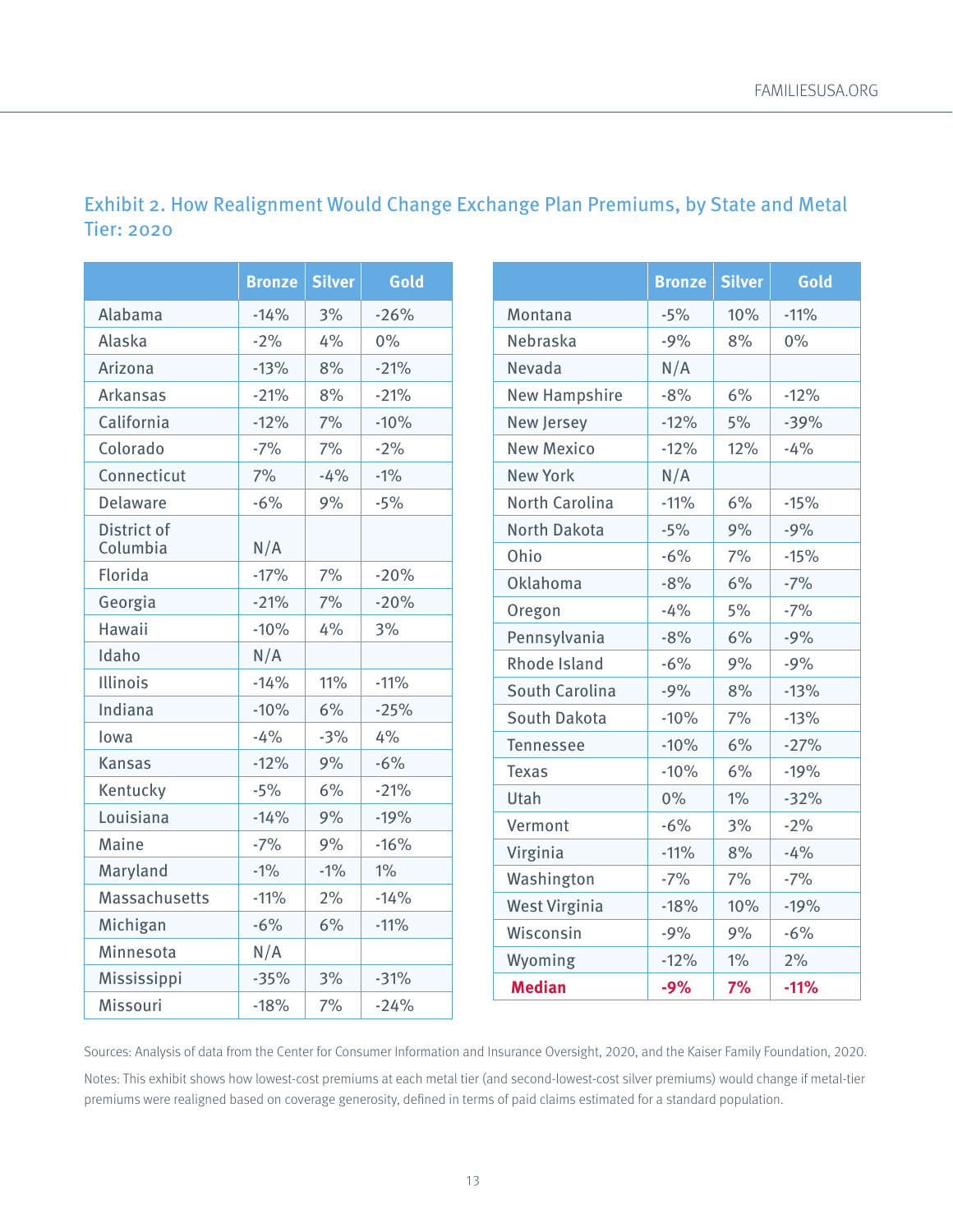| くくくくし                          |
|--------------------------------|
|                                |
|                                |
|                                |
|                                |
| こうりここ りりとり とりここ                |
|                                |
|                                |
|                                |
|                                |
|                                |
|                                |
|                                |
|                                |
|                                |
|                                |
|                                |
|                                |
|                                |
|                                |
|                                |
|                                |
|                                |
|                                |
|                                |
|                                |
|                                |
|                                |
|                                |
|                                |
|                                |
|                                |
|                                |
| ֧֖֖֖֧֚֚֚֚֚֝ <u>֓</u>           |
|                                |
|                                |
|                                |
|                                |
|                                |
|                                |
|                                |
|                                |
|                                |
|                                |
|                                |
|                                |
|                                |
|                                |
|                                |
|                                |
|                                |
|                                |
|                                |
|                                |
|                                |
| S<br>C<br>C<br>C               |
|                                |
|                                |
| ز                              |
|                                |
|                                |
|                                |
| ֧֦֧֞                           |
|                                |
|                                |
| <b>NAC AN E ANCHIMAN CHEES</b> |
|                                |
| $\overline{a}$                 |
|                                |
|                                |
|                                |
|                                |
|                                |
|                                |
|                                |
|                                |
|                                |
|                                |
|                                |
|                                |
|                                |
|                                |
|                                |
|                                |
|                                |
|                                |
| I                              |
| )                              |
|                                |
|                                |
|                                |
|                                |
|                                |
|                                |
|                                |
|                                |
|                                |
|                                |
|                                |
|                                |
|                                |
|                                |
|                                |
|                                |
|                                |
|                                |

|                           |                       |                                                                                        |                  | People with lower costs                                                     |                          |                                       |               |                       | People with higher costs        |                                              |                              | <b>Overall effects</b>                     |
|---------------------------|-----------------------|----------------------------------------------------------------------------------------|------------------|-----------------------------------------------------------------------------|--------------------------|---------------------------------------|---------------|-----------------------|---------------------------------|----------------------------------------------|------------------------------|--------------------------------------------|
| <b>APTC status</b>        | metal tier<br>Current | characteristics<br>Other                                                               | <b>States</b>    | (thousands)<br>People                                                       | savings<br>capita<br>Per | (millions)<br>savings<br><b>Total</b> | <b>States</b> | (thousands)<br>People | Per capita<br>increases<br>cost | increases<br><b>Total cost</b><br>(millions) | (millions)<br>savings<br>Net | of consumers<br>with savings<br>Percentage |
|                           | <b>Bronze</b>         |                                                                                        | 44               | 2,689                                                                       | \$1,083                  | \$2,913                               | $\mathbf 2$   | 34                    | \$619                           | \$21                                         | \$2,892                      | 99%                                        |
|                           |                       | <200% of FPL                                                                           | 43               | 4,571                                                                       | \$21                     | \$97                                  | 3             | 72                    | \$16                            | 5                                            | \$96                         | 98%                                        |
| <b>APTC</b>               | Silver                | FPL, net premium<br>and OOP savings<br>200%-400% of<br>in gold                         | 28               | 508                                                                         | \$1,074                  | \$546                                 | $\circ$       |                       |                                 |                                              | \$546                        | 100%                                       |
| beneficiaries             |                       | premium increase<br>gold exceeds net<br>OOP savings in<br>of FPL, average<br>200%-400% | $\frac{8}{1}$    | 710                                                                         | \$427                    | \$303                                 | $\circ$       |                       |                                 |                                              | \$303                        | 100%                                       |
|                           | Gold                  |                                                                                        | 42               | 568                                                                         | \$1,374                  | \$780                                 | 4             | 78                    | \$285                           | \$22                                         | \$758                        | 88%                                        |
|                           | <b>Bronze</b>         |                                                                                        | 44               | 750                                                                         | \$557                    | \$418                                 | $\sim$        | $0+$                  | \$255                           | \$10                                         | \$408                        | 95%                                        |
|                           |                       | Premium and OOP<br>savings in gold                                                     | 28               | 203                                                                         | \$1,227                  | \$249                                 | $\circ$       |                       |                                 |                                              | \$249                        | 100%                                       |
| beneficiaries<br>Non-APTC | Silver                | exceeds premium<br>savings in gold<br>Average OOP<br>increase                          | $\frac{8}{5}$    | 236                                                                         | \$481                    | \$114                                 | $\circ$       |                       |                                 |                                              | \$114                        | 100%                                       |
|                           | Gold                  |                                                                                        | 42               | 635                                                                         | \$935                    | \$594                                 | 4             | 56                    | \$271                           | \$15                                         | \$579                        | 92%                                        |
|                           | combined              | APTC beneficiaries and non-APTC beneficiaries,                                         | $\sum_{i=1}^{n}$ | 10,872                                                                      | \$553                    | \$6,014                               | $\frac{4}{5}$ | 280                   | \$250                           | \$70                                         | \$5,944                      | 97%                                        |
|                           |                       | $-11.1$                                                                                |                  | OC 2007 - The Hotel Cooper of the Hotel Hotel Hotel Hotel Allen Hotel Allen |                          |                                       |               |                       |                                 |                                              |                              |                                            |

Sources: Analysis of data from the Center for Consumer Information and Insurance Oversight, 2020, and the Kaiser Family Foundation, 2020. Sources: Analysis of data from the Center for Consumer Information and Insurance Oversight, 2020, and the Kaiser Family Foundation, 2020.

non-PTC beneficiaries, the table divides them between the 28 states where people transitioning from silver to gold save both on premiums and OOP costs; and 8 states where people transitioning from silver to gold spend more non-PTC beneficiaries, the table divides then between the 28 states where people transitioning from silver to gold save both on premiums and ODP costs; and 8 states where people transitioning from silver to gold spend more advance premium tax credit. FPL = federal poverty level. OOP = out-of-pocket costs. Silver PTC beneficiaries above 200% of FPL and silver non-PTC beneficiaries are assumed to move to gold. Both for these PTC beneficiaries = advance premium tax credit. FPL = federal poverty level. OOP = out-of-pocket costs. Silver PTC beneficiaries above 200% of FPL and silver non-PTC beneficiaries are assumed to move to gold. Both for these PTC beneficiarie Notes: This exhibit shows the estimated impact on consumers in 46 states if the pretal-tier premiums were realigned to fit differences in coverage generosity, defined in terms of paid claims estimated for a standard popula Notes. This exhibit shows the estimated impact on consumers in 46 states if metal-tier premiums were realigned to fit differences in coverage generosity, defined in terms of paid claims estimated for a standation. APTC premiums in gold but whose average OOP savings exceed their increased premiums in gold. premiums in gold but whose average OOP savings exceed their increased premiums in gold.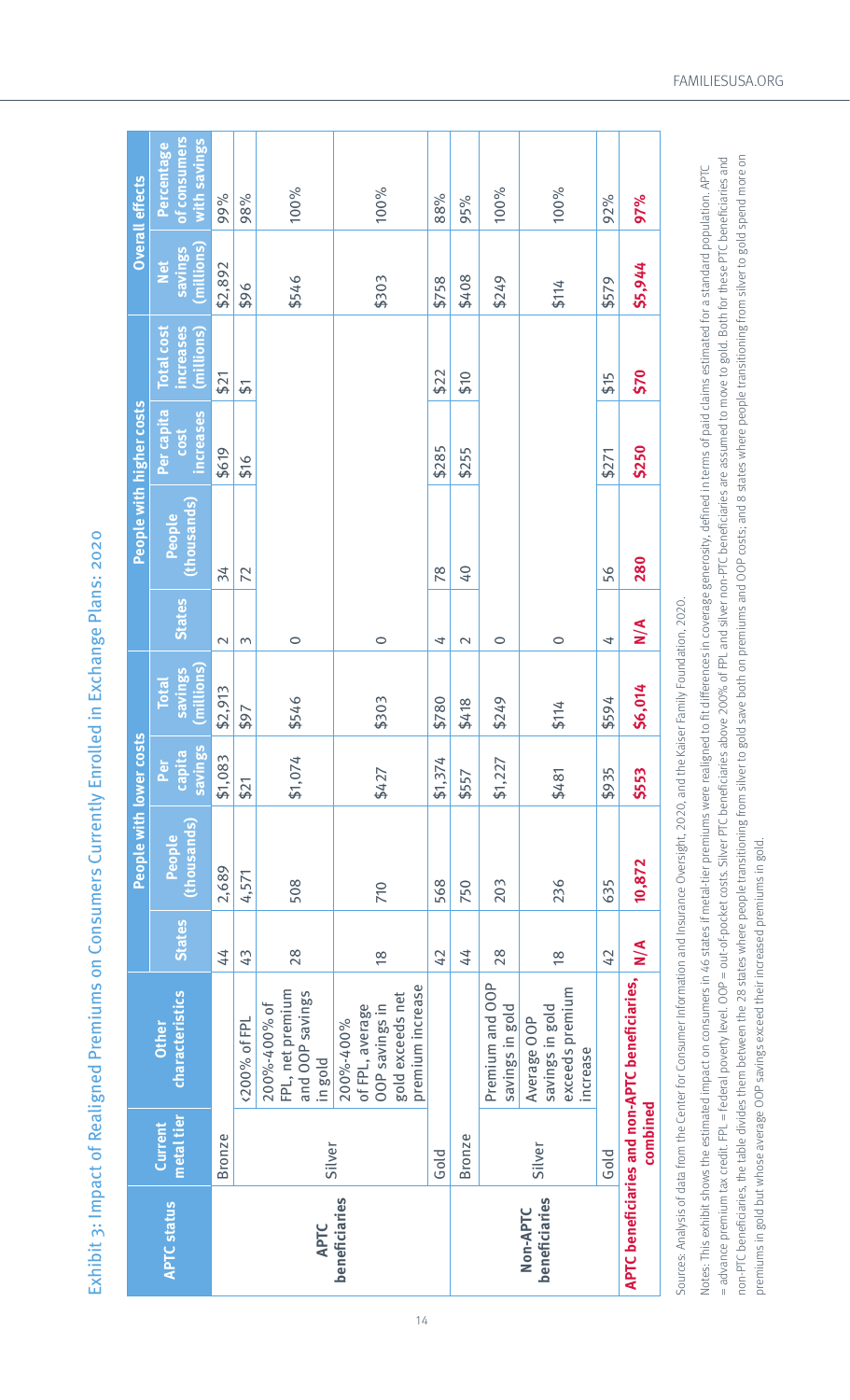|                                                    |                  | <b>Total exchange enrollment</b> |                   |                             | <b>Net cost savings</b> | <b>Average</b><br><b>savings</b> |
|----------------------------------------------------|------------------|----------------------------------|-------------------|-----------------------------|-------------------------|----------------------------------|
|                                                    |                  | <b>Number</b><br>(thousands)     | <b>Percentage</b> | <b>Number</b><br>(millions) | <b>Percentage</b>       | per<br>person                    |
| Non-APTC beneficiaries<br>(Generally >400% of FPL) |                  | 1,921                            | 17%               | \$1,349                     | 23%                     | \$702                            |
| <b>APTC</b>                                        | 200%-400% of FPL | 3,557                            | 32%               | \$3,337                     | 56%                     | \$938                            |
| beneficiaries                                      | <200% of FPL     | 5,674                            | 51%               | \$1,257                     | 21%                     | \$222                            |
| <b>Total</b>                                       |                  | 11,152                           | 100%              | \$5,944                     | 100%                    | \$533                            |

## Exhibit 4: Distribution of Exchange Enrollment and Savings from Premium Realignment by Income and Advance Premium Tax Credit Status: 2020

Sources: Analysis of data from the Center for Consumer Information and Insurance Oversight, 2020, and the Kaiser Family Foundation, 2020.

Notes: APTC = advance premium tax credit. FPL = federal poverty level. Estimates include consumers in 46 states. Totals may not sum because of rounding.

# Exhibit 5: Uninsured Adults Potentially Eligible for Advance Premium Tax Credits Who Have Access to Zero-Net-Premium Plans: Current vs. Realigned Premiums (2020)

| <b>All potentially</b><br>eligible uninsured |                             | <b>Currently offered zero-net-</b><br>premium plans |                             | <b>Offered zero-net-premium</b><br>plans with realignment |                             | <b>Difference</b> |
|----------------------------------------------|-----------------------------|-----------------------------------------------------|-----------------------------|-----------------------------------------------------------|-----------------------------|-------------------|
| adults (millions)                            | <b>Number</b><br>(millions) | <b>Percentage</b>                                   | <b>Number</b><br>(millions) | <b>Percentage</b>                                         | <b>Number</b><br>(millions) | <b>Percentage</b> |
| 9.8                                          | 3.0                         | 30%                                                 | 5.1                         | 51%                                                       | 2.1                         | 21%               |

Sources: Analysis of data from the Center for Consumer Information and Insurance Oversight, 2020; the Kaiser Family Foundation, 2020; and the American Community Survey, 2018, IPUMS USA, University of Minnesota, [www.ipums.org.](http://www.ipums.org)

Notes: This exhibit shows the estimated impact on consumers if metal-tier premiums were realigned based on coverage generosity, defined as paid claims estimated for a standard population. Totals do not include the District of Columbia, Idaho, Massachusetts, Minnesota, Nevada, New York, or Vermont, due to gaps in CCIIO enrollment data, exchanges' exclusion of consumers below 200% of the federal poverty level, or state limits on age rating. Potentially eligible uninsured adults are age 19-64 who meet requirements for advance premium tax credits that involve income and citizenship or immigration status. Someone is offered "zero-net-premium" coverage if the lowest-cost bronze plan's premium does not exceed the individual's premium tax credit. Displayed percentages do not match numerical totals because of rounding.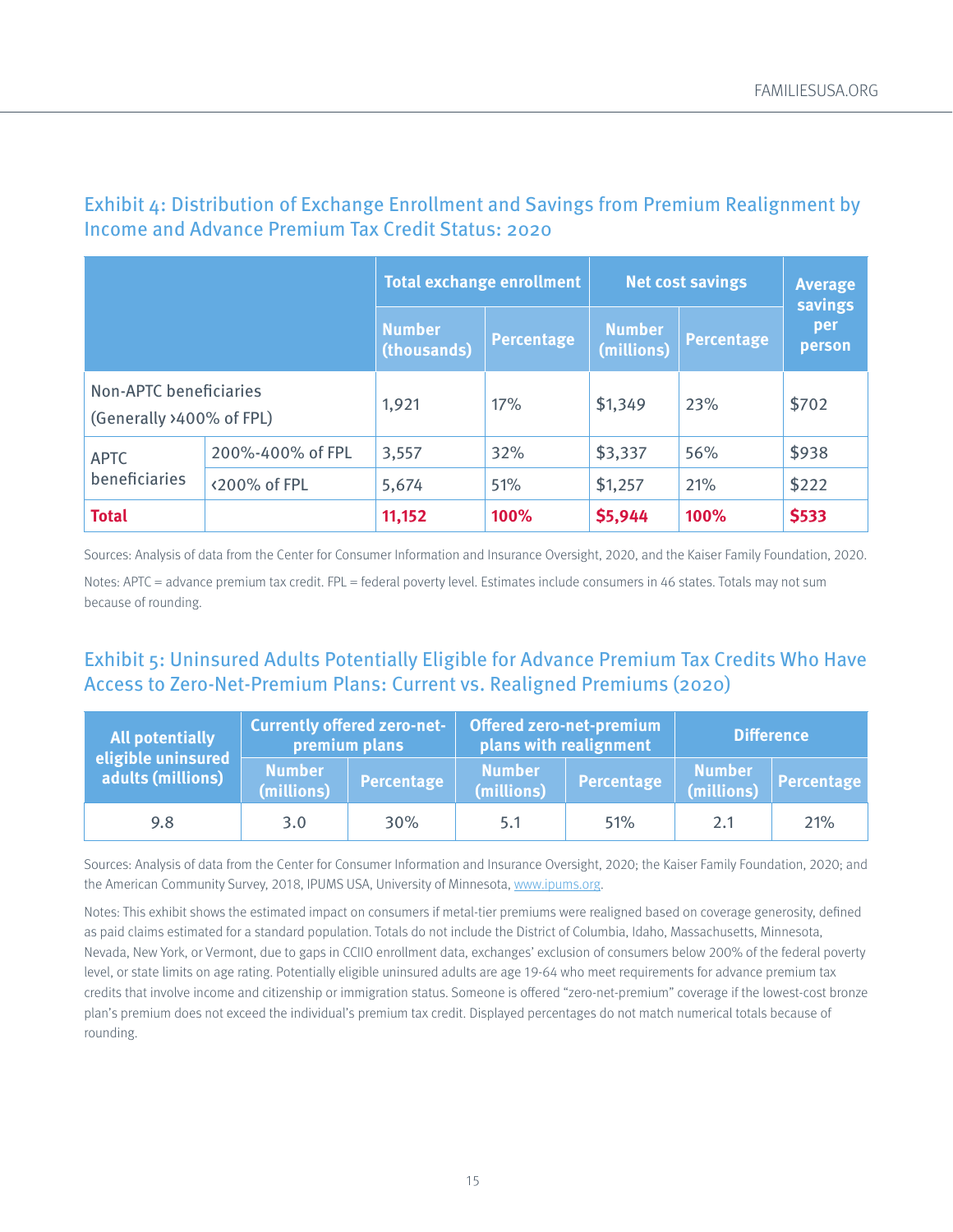| Potentially eligible uninsured adults | gaining access to zero-net-premium<br><b>Plans</b> | potentially eligible<br>uninsured adults<br>Percentage of all | 15%            | 11%                     | 25%          | 27%          | 25%          | 7%           | $-13%$         | 23%      | $\frac{4}{\sqrt{2}}$ | 26%          | 30%          | 14%            | N/A                  | 35%            | 11%          | $-1\%$             | 29%          | 21%          | 33%          | 37%            | $0\%$    |               | 13%          | $\frac{1}{2}$        | 41%          | 28%          | 17%     | 10%      |
|---------------------------------------|----------------------------------------------------|---------------------------------------------------------------|----------------|-------------------------|--------------|--------------|--------------|--------------|----------------|----------|----------------------|--------------|--------------|----------------|----------------------|----------------|--------------|--------------------|--------------|--------------|--------------|----------------|----------|---------------|--------------|----------------------|--------------|--------------|---------|----------|
|                                       |                                                    | Number                                                        | 32,661         | 3,848                   | 60,521       | 23,634       | 199,113      | 10,241       | (6, 509)       | 4,438    | $\frac{4}{\pi}$      | 300,162      | 168,852      | 1,821          | N/A                  | 102,121        | 21,405       | (379)              | 28,877       | 20,016       | 42,641       | 16,180         |          | n/a           | 27,812       | $\frac{4}{\sqrt{2}}$ | 66,958       | 77,656       | 6,547   | 6,225    |
|                                       | Overall statewide cost effects                     | <b>Consumers with</b><br>Percentage of<br>savings             | 100%           | 100%                    | 100%         | 100%         | 100%         | 100%         | 28%            | 100%     | $\frac{1}{2}$        | 100%         | 100%         | 77%            | $\frac{4}{\sqrt{2}}$ | 100%           | 100%         | 10%                | 100%         | 100%         | 100%         | 100%           | 42%      | 100%          | 100%         | $\frac{4}{\sqrt{2}}$ | 100%         | 100%         | 100%    | 100%     |
|                                       |                                                    | <b>Net savings</b><br>(millions)                              | \$101          | 57                      | \$94         | \$36         | \$792        | \$59         | $\mathfrak{L}$ | \$20     | $\frac{4}{\sqrt{2}}$ | \$1,097      | \$287        | $\overline{5}$ | $\frac{4}{\sqrt{2}}$ | \$250          | \$61         | \$(15)             | \$71         | \$46         | \$76         | \$46           | \$19     | \$71          | \$108        | $\frac{1}{N}$        | \$44         | \$136        | \$33    | 577      |
| y purchasing exchange coverage        |                                                    | increased cost<br>(millions)<br><b>Total</b>                  | $\mathbf{r}$   | $\mathbf{r}$            | $\mathbf{r}$ | $\mathbf{I}$ | ×.           |              | \$32.1         | ×.       | $\frac{4}{\pi}$      | $\mathbf{I}$ |              | 51.1           | $\frac{4}{\pi}$      | $\mathbf{r}$   | ×            | \$25.3             | $\mathbf{r}$ | $\mathbf{r}$ | $\mathbf{I}$ | $\mathbf{I}$   | \$6.3    | ×.            | $\mathbf{I}$ | $\frac{4}{\pi}$      | $\mathbf{r}$ | $\mathbf{I}$ | ٠       |          |
|                                       | with cost increases                                | Average per<br>capita cost<br>increase                        | $\blacksquare$ | ٠                       | $\mathbf{r}$ | $\mathbf{r}$ | $\mathbf{r}$ | $\mathbf{r}$ | 424<br>↮       |          | N/A                  | $\mathbf{r}$ | $\mathbf{r}$ | \$219          | N/A                  | $\blacksquare$ | ×            | \$379              | $\mathbf{r}$ | $\mathbf{r}$ | $\mathbf{r}$ | $\blacksquare$ | \$70     | $\mathbf{r}$  | $\mathbf{r}$ | $\frac{1}{2}$        |              | $\mathbf{r}$ | ×,      | ×,       |
|                                       | People                                             | Number                                                        | $\mathbf{r}$   | ٠                       | $\mathbf{r}$ | ×            | ٠            | ×            | 75,800         | ×.       | $\frac{1}{N}$        | $\mathbf{I}$ |              | 5,073          | $\frac{4}{\pi}$      | $\mathbf{r}$   | $\mathbf{r}$ | 66,900             | ×            | ٠            | τ.           | ×              | 89,733   | ×.            | ×            | $\frac{4}{\pi}$      | $\mathbf{r}$ | $\,$         | ٠       | ×.       |
| Cost effects for consumers already    |                                                    | <b>Total savings</b><br>(millions)                            | \$101          | $\overline{\mathbf{5}}$ | \$94         | \$36         | \$792        | \$59         | \$34           | \$20     | $\frac{4}{\pi}$      | \$1,097      | \$287        | $\frac{8}{3}$  | $\frac{4}{\pi}$      | \$250          | \$61         | \$10               | \$71         | \$46         | \$76         | \$46           | \$25     | \$71          | \$108        | $\frac{1}{N}$        | \$44         | \$136        | \$33    | 577      |
|                                       | People with cost savings                           | per capita<br>Average<br>savings                              | \$615          | \$328                   | \$607        | \$551        | \$541        | \$359        | \$1,134        | \$683    | $\frac{4}{\sqrt{2}}$ | \$564        | \$604        | \$440          | $\frac{4}{\sqrt{2}}$ | \$815          | \$425        | $\infty$<br>\$1,36 | \$689        | \$542        | \$818        | \$739          | \$386    | \$227         | \$402        | $\frac{4}{\sqrt{2}}$ | \$447        | \$667        | \$715   | \$669    |
|                                       |                                                    | Number                                                        | 163,894        | 22,368                  | 153,983      | 65,224       | 1,464,428    | 164,094      | 30,194         | 29,654   | $\frac{4}{\pi}$      | 1,945,589    | 475,918      | 17,343         | $\frac{1}{N}$        | 306,529        | 142,585      | 7,324              | 103,585      | 84,863       | 92,410       | 62,280         | 64,375   | 314,550       | 268,421      | $\frac{1}{N}$        | 99,344       | 203,240      | 45,604  | 114,359  |
|                                       |                                                    |                                                               | Alabama        | Alaska                  | Arizona      | Arkansas     | California   | Colorado     | Connecticut    | Delaware | District of Columbia | Florida      | Georgia      | Hawaii         | Idaho                | Illinois       | Indiana      | lowa               | Kansas       | Kentucky     | Louisiana    | Maine          | Maryland | Massachusetts | Michigan     | Minnesota            | Mississippi  | Missouri     | Montana | Nebraska |

[FAMILIESUSA.ORG](http://FAMILIESUSA.ORG)

Exhibit 6. Overall Impact of Premium Realignment, by State: 2020

Exhibit 6. Overall Impact of Premium Realignment, by State: 2020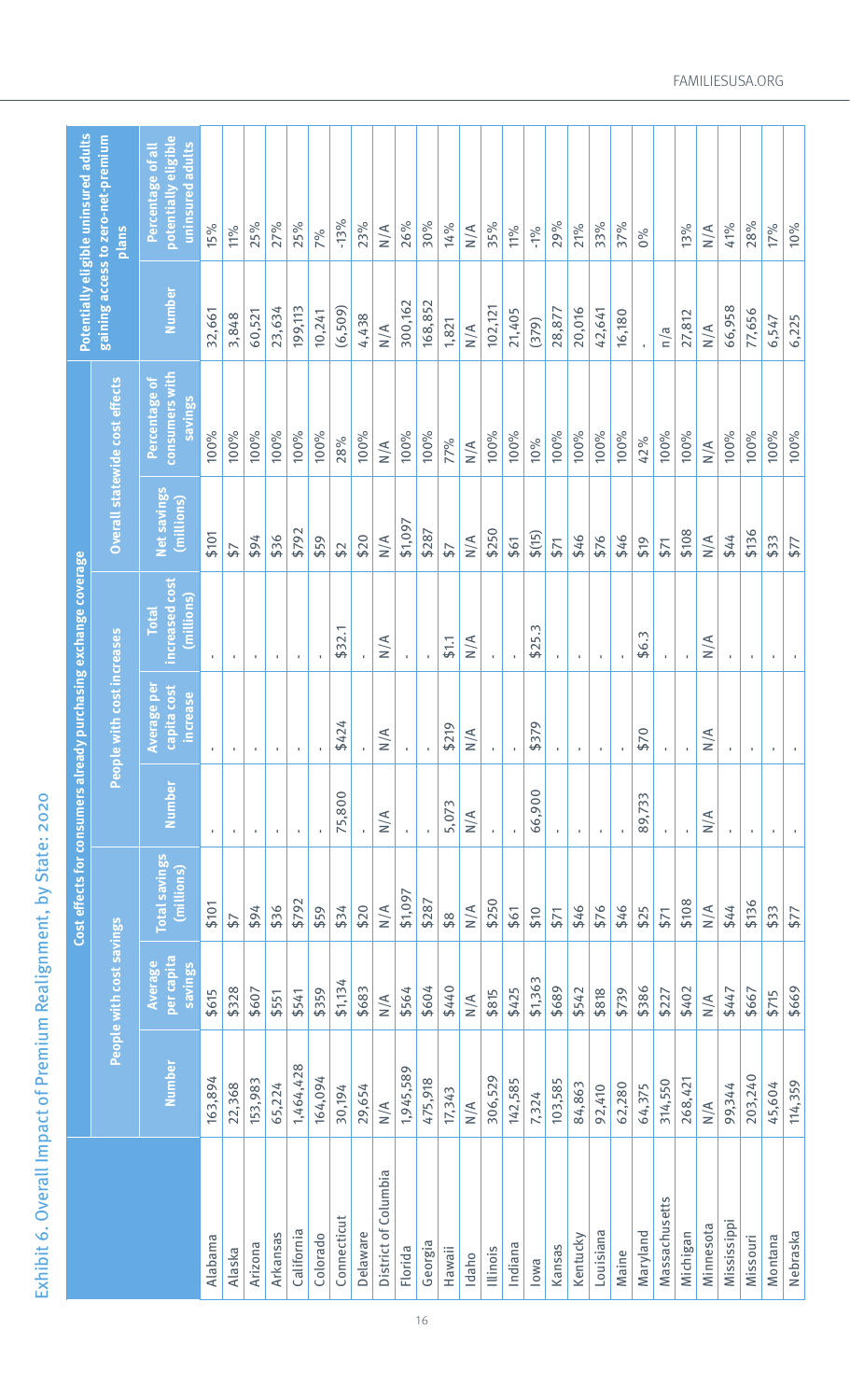|                                                                                                                                                                                                                                |               |                                  | Cost effects for consumers already |                         |                                        | / purchasing exchange coverage              |                                  |                                            |                 | Potentially eligible uninsured adults                         |
|--------------------------------------------------------------------------------------------------------------------------------------------------------------------------------------------------------------------------------|---------------|----------------------------------|------------------------------------|-------------------------|----------------------------------------|---------------------------------------------|----------------------------------|--------------------------------------------|-----------------|---------------------------------------------------------------|
|                                                                                                                                                                                                                                |               | People with cost savings         |                                    | People                  | with cost increases                    |                                             |                                  | Overall statewide cost effects             |                 | gaining access to zero-net-premium<br><b>Plans</b>            |
|                                                                                                                                                                                                                                | Number        | per capita<br>Average<br>savings | <b>Total savings</b><br>(millions) | Number                  | Average per<br>capita cost<br>increase | ncreased cost<br>(millions)<br><b>Total</b> | <b>Net savings</b><br>(millions) | consumers with<br>Percentage of<br>savings | <b>Number</b>   | potentially eligible<br>Percentage of all<br>uninsured adults |
| Nevada                                                                                                                                                                                                                         | $\frac{4}{2}$ | $\frac{4}{\pi}$                  | $\frac{4}{\sqrt{2}}$               | $\frac{4}{\sqrt{2}}$    | $\frac{4}{\sqrt{2}}$                   | $\frac{4}{\pi}$                             | $\frac{4}{\pi}$                  | $\frac{4}{\sqrt{2}}$                       | $\frac{4}{\pi}$ | $\frac{4}{\pi}$                                               |
| New Hampshire                                                                                                                                                                                                                  | 44,729        | \$458                            | \$20                               |                         | $\mathbf{r}$                           |                                             | \$20                             | 100%                                       | 3,964           | 12%                                                           |
| New Jersey                                                                                                                                                                                                                     | 245,972       | \$410                            | \$101                              | J.                      | J.                                     | $\mathbf{I}$                                | \$101                            | 100%                                       | 23,493          | 13%                                                           |
| New Mexico                                                                                                                                                                                                                     | 50,410        | \$546                            | \$28                               |                         |                                        |                                             | \$28                             | 100%                                       | 18,169          | 27%                                                           |
| New York                                                                                                                                                                                                                       | $\frac{1}{N}$ | $\frac{1}{N}$                    | $\frac{1}{N}$                      | N/A                     | N/A                                    | $\frac{1}{N}$                               | $\frac{1}{N}$                    | $\frac{1}{2}$                              | $\frac{1}{2}$   | $\frac{4}{\pi}$                                               |
| North Carolina                                                                                                                                                                                                                 | 539,408       | \$690                            | \$372                              | ٠                       | $\mathbf{r}$                           |                                             | \$372                            | 100%                                       | 65,525          | 14%                                                           |
| North Dakota                                                                                                                                                                                                                   | 24,529        | \$483                            | \$12                               | $\mathbf{I}$            | ×                                      | $\mathbf{r}$                                | \$12                             | 100%                                       | 3,880           | 19%                                                           |
| Ohio                                                                                                                                                                                                                           | 199,045       | \$456                            | \$91                               | $\mathbf{r}_\mathrm{c}$ | ×                                      | $\mathbf{r}_\mathrm{c}$                     | 64                               | 100%                                       | 39,434          | 13%                                                           |
| Oklahoma                                                                                                                                                                                                                       | 180,756       | \$601                            | \$109                              | ٠                       | $\blacksquare$                         | $\mathbf{r}$                                | \$109                            | 100%                                       | 26,619          | $12\%$                                                        |
| Oregon                                                                                                                                                                                                                         | 154,590       | \$392                            | \$61                               |                         |                                        |                                             | \$61                             | 100%                                       | 17,997          | 16%                                                           |
| Pennsylvania                                                                                                                                                                                                                   | 376,968       | \$601                            | \$226                              |                         | ×,                                     | ×.                                          | \$226                            | 100%                                       | 54,354          | 21%                                                           |
| Rhode Island                                                                                                                                                                                                                   | 34,646        | \$453                            | \$16                               | τ.                      | ٠                                      | $\mathbf{L}$                                | \$16                             | 100%                                       | 2,425           | 15%                                                           |
| South Carolina                                                                                                                                                                                                                 | 224,363       | \$710                            | \$159                              | $\mathbf{I}$            | $\mathbf{I}$                           | $\mathbf{I}$                                | \$159                            | 100%                                       | 50,595          | 20%                                                           |
| South Dakota                                                                                                                                                                                                                   | 29,731        | \$780                            | \$23                               |                         |                                        | ×                                           | \$23                             | 100%                                       | 6,354           | 17%                                                           |
| Tennessee                                                                                                                                                                                                                      | 201,353       | \$614                            | \$124                              |                         |                                        | ×.                                          | \$124                            | 100%                                       | 49,637          | 17%                                                           |
| Texas                                                                                                                                                                                                                          | 1,154,725     | \$493                            | \$569                              |                         | J.                                     |                                             | \$569                            | 100%                                       | 344,334         | 19%                                                           |
| Utah                                                                                                                                                                                                                           | 185,381       | \$177                            | \$33                               | 15,553                  | $\infty$<br>↮                          | \$0.1                                       | \$33                             | 92%                                        | 75              | $0\%$                                                         |
| Vermont                                                                                                                                                                                                                        | 25,288        | \$388                            | \$10                               |                         | $\mathbf{I}$                           | ×.                                          | \$10                             | 100%                                       | $\frac{4}{\pi}$ |                                                               |
| Virginia                                                                                                                                                                                                                       | 301,742       | \$636                            | \$192                              | ×,                      | $\mathbf{r}$                           | $\mathbf{r}$                                | \$192                            | 100%                                       | 102,123         | 44%                                                           |
| Washington                                                                                                                                                                                                                     | 209,088       | \$430                            | \$90                               | ×                       | $\mathbf{r}$                           | $\mathbf{r}$                                | \$90                             | 100%                                       | 15,664          | 10%                                                           |
| West Virginia                                                                                                                                                                                                                  | 20,609        | \$1,245                          | \$26                               |                         | J.                                     |                                             | \$26                             | 100%                                       | 24,370          | 51%                                                           |
| Wisconsin                                                                                                                                                                                                                      | 215,998       | \$735                            | \$159                              |                         | $\mathbf{I}$                           |                                             | \$159                            | 100%                                       | 28,668          | 20%                                                           |
| Wyoming                                                                                                                                                                                                                        | 10,362        | \$692                            | $\overline{5}$                     | 27,428                  | \$184                                  | \$5.1                                       | $\mathfrak{L}$                   | 27%                                        | 725             | 3%                                                            |
| <b>Total</b>                                                                                                                                                                                                                   | 10,871,845    |                                  | \$6,014                            | 280,487                 | ï                                      | \$70.0                                      | \$5,944                          | 97%                                        | 2,093,247       | 21%                                                           |
| Sources: Analysis of data from the Center for Consumer Information and Insurance Oversight, 2020; the Kaiser Family Foundation, 2020; and the American Community Survey, 2018, IPUMS USA, University of Minnesota, www.ipums.o |               |                                  |                                    |                         |                                        |                                             |                                  |                                            |                 |                                                               |
| Notes: This exhibit shows the estimated impact on consumers if metal-tier premiums were realigned based on coverage generosity, defined as paid claims estimated for a standard population. Potentially eligible uninsured adu |               |                                  |                                    |                         |                                        |                                             |                                  |                                            |                 |                                                               |
| 19-64 and meet the requirements for advance premium tax credits (APTCs) involving income and citizenship or immigration status. Someone has access to "zero-net-premium" plans if the lowest-cost bronze plan's premium does n |               |                                  |                                    |                         |                                        |                                             |                                  |                                            |                 |                                                               |

exceed the individual's APTC.

exceed the individual's APTC.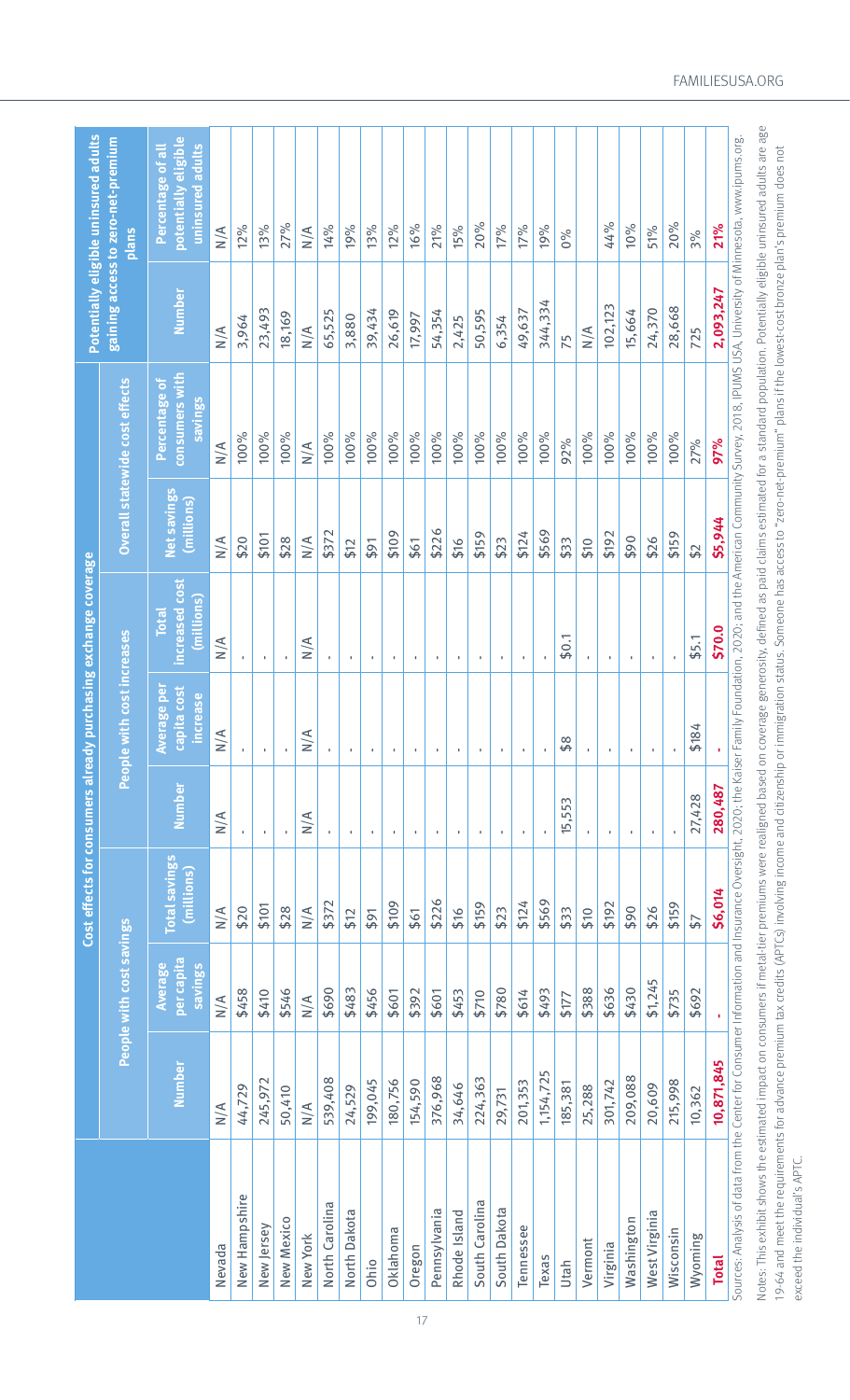# <span id="page-17-0"></span>Endnotes

[1](#page-0-0) Sabrina Corlette, Linda J. Blumberg, and Kevin Lucia, "The ACA's Effect on the Individual Insurance Market," Health Affairs 39, No. 3 (March 2020): 436–444.

[2](#page-0-0) 42 C.F.R. 156.80(d)(2).

<sup>[3](#page-0-0)</sup> Greg Fann and Daniel Cruz, "Fields of Gold: Reaping a Harvest from the ACA," Axene Health Partners, April 26, 2019, [https://](https://axenehp.com/fields-of-gold/) [axenehp.com/fields-of-gold/](https://axenehp.com/fields-of-gold/).

<sup>[4](#page-1-0)</sup> See generally, Jennifer M. Haley and Erik Wengle, Many Uninsured Adults Have Not Tried to Enroll in Medicaid or Marketplace Coverage: Findings from the September 2020 Coronavirus Tracking Survey (Washington, DC: Urban Institute, January 2021), [https://www.urban.org/research/publication/](https://www.urban.org/research/publication/many-uninsured-adults-have-not-tried-enroll-medicaid-or-marketplace-coverage) [many-uninsured-adults-have-not-tried-enroll-medicaid-or](https://www.urban.org/research/publication/many-uninsured-adults-have-not-tried-enroll-medicaid-or-marketplace-coverage)[marketplace-coverage;](https://www.urban.org/research/publication/many-uninsured-adults-have-not-tried-enroll-medicaid-or-marketplace-coverage) Karen Pollitz, Jennifer Tolbert, Liz Hamel, and Audrey Kearney. "Consumer Assistance in Health Insurance: Evidence of Impact and Unmet Need," Kaiser Family Foundation, August 7, 2020, [https://www.kff.org/health-reform/issue-brief/](https://www.kff.org/health-reform/issue-brief/consumer-assistance-in-health-insurance-evidence-of-impact-and-unmet-need/) [consumer-assistance-in-health-insurance-evidence-of-impact](https://www.kff.org/health-reform/issue-brief/consumer-assistance-in-health-insurance-evidence-of-impact-and-unmet-need/)[and-unmet-need/](https://www.kff.org/health-reform/issue-brief/consumer-assistance-in-health-insurance-evidence-of-impact-and-unmet-need/); Jennifer Tolbert , Kendal Orger, and Anthony Damico, "Key Facts about the Uninsured Population," Kaiser Family Foundation, November 6, 2020, [https://www.kff.org/](https://www.kff.org/uninsured/issue-brief/key-facts-about-the-uninsured-population/) [uninsured/issue-brief/key-facts-about-the-uninsured-population/](https://www.kff.org/uninsured/issue-brief/key-facts-about-the-uninsured-population/).

<sup>[5](#page-1-0)</sup> Greg Fann, "The Cost-Sharing Reduction Paradox: Defunding Would Help ACA Markets, Not Make Them Implode," Axene Health Partners, August 9, 2017, [https://axenehp.com/cost-sharing](https://axenehp.com/cost-sharing-reduction-paradox-defunding-help-aca-markets-not-make-implode/)[reduction-paradox-defunding-help-aca-markets-not-make](https://axenehp.com/cost-sharing-reduction-paradox-defunding-help-aca-markets-not-make-implode/)[implode/](https://axenehp.com/cost-sharing-reduction-paradox-defunding-help-aca-markets-not-make-implode/).

[6](#page-1-0) Centers for Medicare & Medicaid Services (CMS), 2020 Marketplace Open Enrollment Period Public Use Files, 2020 OEP State, Metal Level, and Enrollment Status Public Use File (ZIP) (undated) [https://www.cms.gov/files/zip/2020-oep-state-metal](https://www.cms.gov/files/zip/2020-oep-state-metal-level-and-enrollment-status-public-use-file.zip)[level-and-enrollment-status-public-use-file.zip.](https://www.cms.gov/files/zip/2020-oep-state-metal-level-and-enrollment-status-public-use-file.zip)

7 Centers for Medicare & Medicaid Services (CMS), 2020 Unified Rate Review Instructions: Rate Filing Justification: Parts I, II, and III (undated) [https://www.cms.gov/CCIIO/Resources/Forms-Reports](https://www.cms.gov/CCIIO/Resources/Forms-Reports-and-Other-Resources/Downloads/2020-URR-Instructions.pdf)[and-Other-Resources/Downloads/2020-URR-Instructions.pdf](https://www.cms.gov/CCIIO/Resources/Forms-Reports-and-Other-Resources/Downloads/2020-URR-Instructions.pdf).

[8](#page-2-0) To develop its risk adjustment formulas, CCIIO estimated that, relative to bronze-level plans with 60% AV, a standard population increases utilization by 15% in 87% and 94% AV silver plans, by 8% in 80% AV gold plans, and by 3% in 70% and 73% AV silver plans. Analysis of tables 1 and 11 in Centers for Medicare & Medicaid Services (CMS), "Patient Protection and Affordable

Care Act; HHS Notice of Benefit and Payment Parameters for 2014," Federal Registrar 78, no. 47 (March 11, 2013): 15410–15541.

[9](#page-2-0) According to the above-cited federal open enrollment report for 2020, 45.5% of silver exchange members have incomes below 150% of the federal poverty level (FPL), qualifying for 94% AV plans; 26.7% earn between 150% and 200% of the FPL, receiving 87% AV coverage; 11.6% have incomes between 200% and 250% of the FPL, qualifying for 73% AV coverage; and 16.2% receive baseline 70% AV coverage.

[10](#page-2-0) Taking into account both CCIIO's induced demand assumptions and AV, paid claims would equal the following percentages of covered claims in 60% AV bronze plans:

- For  $94\%$  AV silver, 108% (1.15 x 0.94 = 1.08).
- For 87% AV silver, 100% (1.15 x 0.87 = 1.00).
- For 80% AV gold, 86% (1.08 x 0.8 = 0.86).
- For 73% AV silver, 75% (1.03 x 0.73 = 0.75).
- For 70% AV silver, 72% (1.03 x 0.7 = 0.72).
- For 60% AV bronze, 60% (1.0 x 0.6 = 0.60).

The above-noted national distribution of silver-tier exchange enrollees would thus generate, for a standard population, paid claims equaling 96% of average utilization in bronze plans, since  $(45.5\% \times 108\%) + (26.7\% \times 100\%) + (11.6\% \times 75\%) + (16.2\% \times 100\%)$ 72%) = 96%. Accordingly, the generosity of overall silver coverage is approximately 60% greater than in bronze  $(0.96/0.60 = 1.6)$ and 12% greater than in gold  $(0.96/0.86 = 1.12)$ . Note: The term "covered claims" references the total cost of essential health benefits, including both the plan's share and the member's. "Paid claims" references the plan's share.

[11](#page-2-0) Kaiser Family Foundation, Average Marketplace Premiums by Metal Tier, 2018-2020, State Health Facts (undated) [https://](https://www.kff.org/health-reform/state-indicator/average-marketplace-premiums-by-metal-tier/?currentTimeframe=0&sortModel=%7B%22colId%22:%22Location%22,%22sort%22:%22asc%22%7D) [www.kff.org/health-reform/state-indicator/average-marketplace](https://www.kff.org/health-reform/state-indicator/average-marketplace-premiums-by-metal-tier/?currentTimeframe=0&sortModel=%7B%22colId%22:%22Location%22,%22sort%22:%22asc%22%7D)[premiums-by-metal-tier/?currentTimeframe=0&sortModel=%7B%](https://www.kff.org/health-reform/state-indicator/average-marketplace-premiums-by-metal-tier/?currentTimeframe=0&sortModel=%7B%22colId%22:%22Location%22,%22sort%22:%22asc%22%7D) [22colId%22:%22Location%22,%22sort%22:%22asc%22%7D.](https://www.kff.org/health-reform/state-indicator/average-marketplace-premiums-by-metal-tier/?currentTimeframe=0&sortModel=%7B%22colId%22:%22Location%22,%22sort%22:%22asc%22%7D)

<sup>12</sup> We use information from Colorado's exchange to fill gaps in federal data about Colorado's gold-tier enrollees.

[13](#page-2-0) Steven Ruggles et al., IPUMS USA: Version 10.0 [dataset] (Minneapolis, MN: IPUMS, 2020), [https://doi.org/10.18128/D010.](https://doi.org/10.18128/D010.V10.0) [V10.0.](https://doi.org/10.18128/D010.V10.0)

<sup>14</sup> The District of Columbia covers such people through Medicaid. Minnesota and New York provide them Basic Health Program coverage.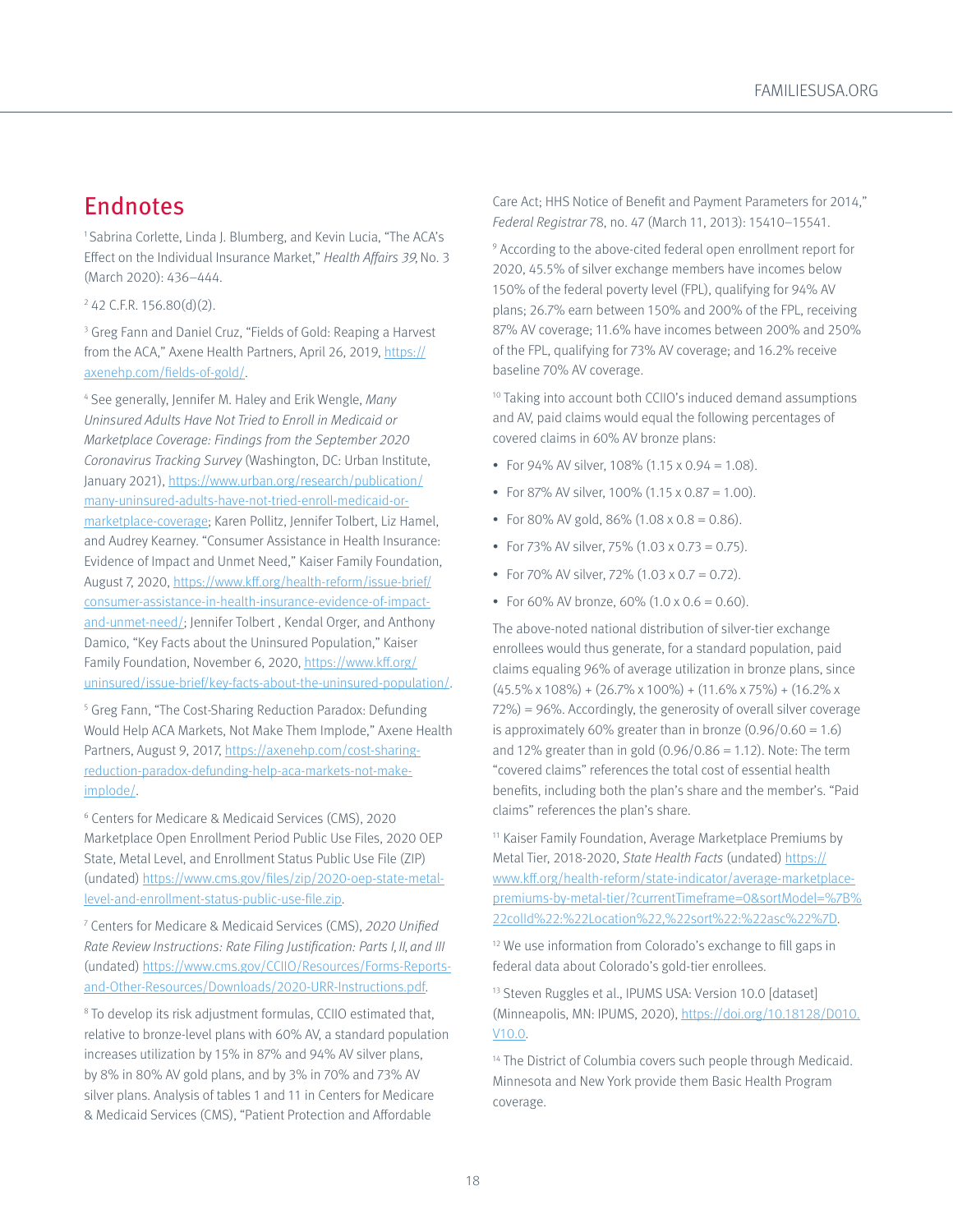<span id="page-18-0"></span><sup>[15](#page-2-0)</sup> For example, if the ratio of silver to bronze estimated paid claims for a standard population was 1.6 but the ratio of premiums between those two metal levels was 1.4, premium misalignment would be -13% ([1.6-1.4]/1.6=0.13). This would indicate that silver premiums were 13% lower, relative to bronze, than what should be charged based on coverage generosity.

<sup>[16](#page-2-0)</sup> For example, if we estimated silver plans' paid claims for a standard population as 10% above gold and 40% above bronze, realigned silver premiums would be 10% above gold and 40% above bronze premiums.

<sup>17</sup> To determine average out-of-pocket costs, we assume, consistent with medical loss ratio requirements, that 80% of premiums pay covered claims. We then apply both AV and CCIIO's estimated impact of AV on total utilization to calculate the covered claims paid by consumers and by the plan.

<sup>[18](#page-3-0)</sup> For states that forbid age rating, we do not adjust costs based on age. For Massachusetts, which permits age rating to vary by a 2-to-1, rather than a 3-to-1, ratio, our age adjustment is 66% of the amount calculated under the standard federal age rating curve.

19 See Linda J. Blumberg, John Holahan, Michael Karpman, and Caroline Elmendorf, Characteristics of the Remaining Uninsured: An Update (Urban Institute, July 2018), [https://www.urban.org/](https://www.urban.org/sites/default/files/publication/98764/2001914-characteristics-of-the-remaining-uninsured-an-update_2.pdf) [sites/default/files/publication/98764/2001914-characteristics](https://www.urban.org/sites/default/files/publication/98764/2001914-characteristics-of-the-remaining-uninsured-an-update_2.pdf)[of-the-remaining-uninsured-an-update\\_2.pdf.](https://www.urban.org/sites/default/files/publication/98764/2001914-characteristics-of-the-remaining-uninsured-an-update_2.pdf)

[20](#page-3-0) Other examples of our simplifying assumptions include: factoring in only on-exchange enrollment in determining the distribution of silver qualified health plan members by AV level, disregarding the impact of American Indian/Alaska Native CSRs, and assuming that members in 70% and 73% AV silver plans will shift to 80% AV gold when premium costs plus average out-ofpocket costs are lower in gold, even though many have belowaverage out-of-pocket costs and many do not change plans when required to protect their financial well-being. The latter consideration suggests that exchanges should give consumers the option to use a default renewal protocol through which, if they do not select a plan and their current plan is certain to cost them more than another available option, they are shifted to the plan that would be less expensive for them. That analysis of plan expense would take into account both premium and

out-of-pocket costs. Consumers electing this option would receive advance notice before the plan shift occurred and opportunities to opt out and return to their prior plan. Such a mechanism could be useful under any circumstances, but it would be particularly important when market dynamics change significantly from one plan year to the next.

[21](#page-4-0) In Alaska, gold premiums fall by 0.45%, which Exhibit 2 displays as a 0% change.

[22](#page-6-0) Much research identifies unaffordable cost as a major barrier to individual market enrollment. See, Munira Z. Gunja and Sara R. Collins, "Who Are the Remaining Uninsured, and Why Do They Lack Coverage? Findings from the Commonwealth Fund Biennial Health Insurance Survey, 2018," The Commonwealth Fund, August 2019, [https://www.commonwealthfund.org/publications/issue](https://www.commonwealthfund.org/publications/issue-briefs/2019/aug/who-are-remaining-uninsured-and-why-do-they-lack-coverage)[briefs/2019/aug/who-are-remaining-uninsured-and-why-do-they](https://www.commonwealthfund.org/publications/issue-briefs/2019/aug/who-are-remaining-uninsured-and-why-do-they-lack-coverage)[lack-coverage](https://www.commonwealthfund.org/publications/issue-briefs/2019/aug/who-are-remaining-uninsured-and-why-do-they-lack-coverage).

23 Amy Finkelstein, Nathaniel Hendren, and Mark Shepard, "Subsidizing Health Insurance for Low-Income Adults: Evidence from Massachusetts," American Economic Review 109, no. 4 (April 2019): 1530–1567.

[24](#page-6-0) CMS. 2020 Unified Rate Review Instructions, op cit.

<sup>25</sup> For example, "Anthem Response to BOI Questions Sent 7.9.2020," [https://filingaccess.serff.com/sfa/search/filingSummary.](https://filingaccess.serff.com/sfa/search/filingSummary.xhtml?filingId=132385538) [xhtml?filingId=132385538#](https://filingaccess.serff.com/sfa/search/filingSummary.xhtml?filingId=132385538).

<sup>26</sup> Greg Fann, "Focused ACA Rate Review: Tangible Ways for States to Address Metalball," Axene Health Partners (undated) [https://](https://axenehp.com/focused-aca-rate-review/) [axenehp.com/focused-aca-rate-review/.](https://axenehp.com/focused-aca-rate-review/)

[27](#page-7-0) National Center for Health Statistics, Centers for Disease Control and Prevention (CDC), "Summary Health Statistics: National Health Interview Survey, 2018," accessed October 15, 2020, [https://ftp.](https://ftp.cdc.gov/pub/Health_Statistics/NCHS/NHIS/SHS/2018_SHS_Table_P-9.pdf) [cdc.gov/pub/Health\\_Statistics/NCHS/NHIS/SHS/2018\\_SHS\\_](https://ftp.cdc.gov/pub/Health_Statistics/NCHS/NHIS/SHS/2018_SHS_Table_P-9.pdf) [Table\\_P-9.pdf](https://ftp.cdc.gov/pub/Health_Statistics/NCHS/NHIS/SHS/2018_SHS_Table_P-9.pdf).

<sup>28</sup> This raises risk adjustment payments by 8.4% (0.12 x 0.70 = 0.084).

<sup>29</sup> The one exception involves very high-cost consumers, with annual claims that exceed \$1 million. For such extreme outliers, all states' risk adjustment systems make payments. In this one way, risk-adjustment systems are zero-sum nationally, rather than within each state.